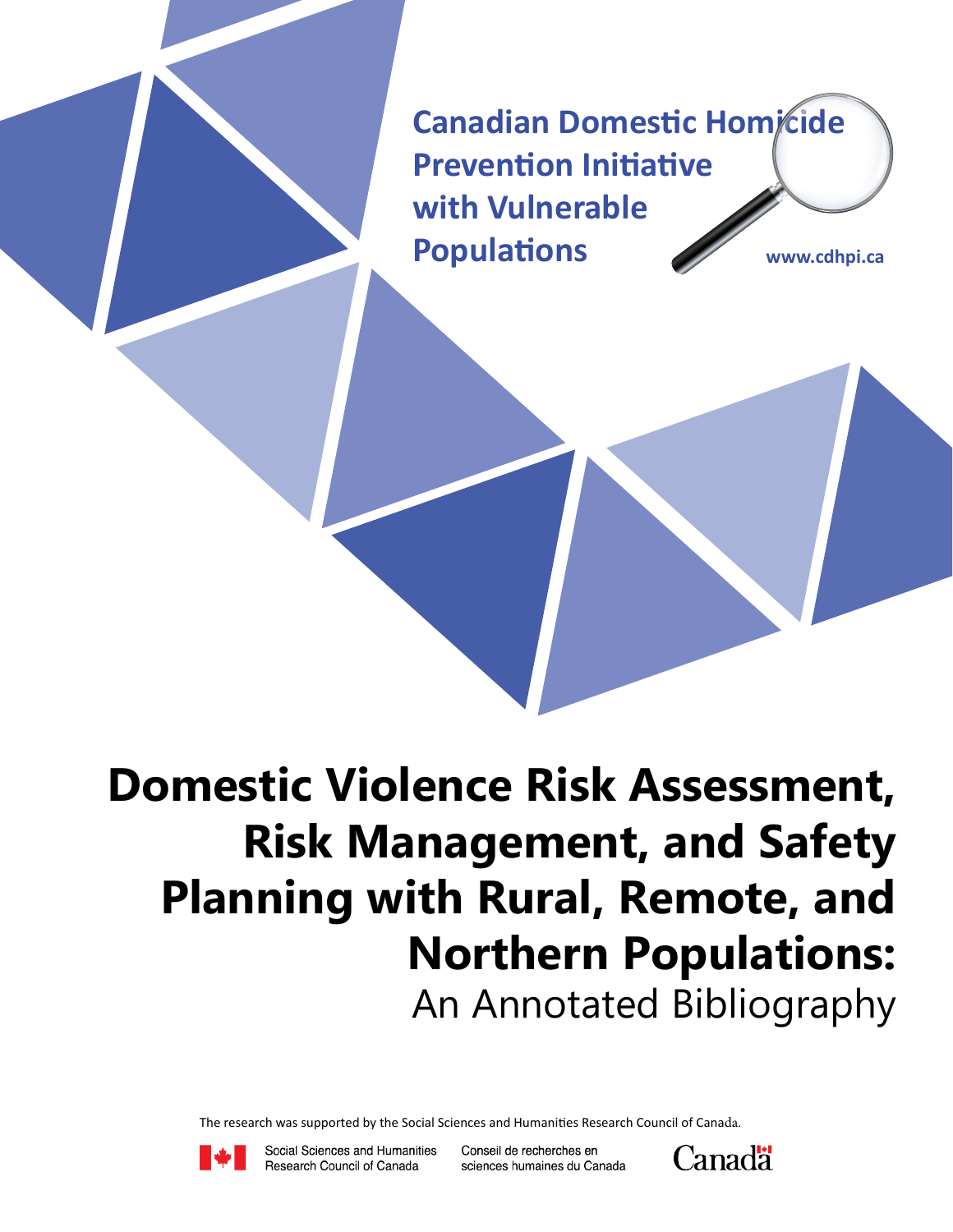# **An Annotated Bibliography**

Produced on behalf of the Canadian Domestic Homicide Prevention Initiative with Vulnerable Populations (CDHPIVP) (http://www.cdhpi.ca)

Authors: Fairbairn, J., Jeffries, N., Johnson, A., Wuerch, M., Campbell, M., Straatman, A., Dawson, M., & Jaffe, P.

*This work is supported by the Social Sciences & Humanities Research Council of Canada.*

**1. Anderson, K. M., Renner, L. M., & Bloom, T. S. (2014). Rural women's strategic responses to intimate partner violence. Health Care for Women International, 35, 423- 441. doi:10.1080/07399332.2013.815757**

This article focuses on rural women's strategy use and perceptions of effectiveness in coping with, stopping, or preventing intimate partner violence. The data for this study are drawn from 37 women aged 22 to 64 from a rural Midwestern state in the U.S. who were formerly in an abusive relationship. The core findings are that women: (a) most commonly used resistance strategies (e.g., ending/ trying to end the relationship, leaving home), followed by safety planning (e.g., developing an escape plan, keeping money/ valuables hidden); (b) least commonly used legal strategies (e.g., seeking legal aid, filing/trying to file criminal charges); and (c) perceived safety planning strategies to be most helpful and strategies about seeking formal help for the abuser to be least helpful. Based on their findings regarding helpfulness, the authors recommend that specific strategies be strengthened and that IPV agencies receive greater resources to do so. One factor that may be unique to this population is a lack of formal services, like intimate partner violence shelters, in rural areas.

#### **2. Annan, S. L. (2008). Intimate partner violence in rural environments. Annual Review of Nursing Research, 26, 85.**

This article focuses on intimate partner violence among rural populations. Authors reviewed articles from the nursing literature and other disciplines that were published between 1987 and 2007, from such mediums as published articles, government websites, word of mouth articles, and

article reference lists. In total, 50 articles were found that met inclusion criteria. The core findings are that among the literature reviewed, several barriers exist for rural IPV survivors attempting to access services, such as lack of awareness regarding services available, transportation issues (e.g., distance, not having access to a car), a desire to stay in the rural community, issues with confidentiality and dual relationships, services being stretched too thin, and the potential normalization and acceptance of abuse. Specific recommendations for risk assessment, risk management, and safety planning include conducting further qualitative studies, in addition to methodologically rigorous studies, to examine the differences and concerns that exist for IPV survivors in rural areas.

**3. Averill, J. B., Padilla, A. O., & Clements, P. T. (2007). Frightened in isolation: Unique considerations for research of sexual assault and interpersonal violence in rural areas. Journal of Forensic Nursing, 3(1), 42-46. doi:10.1111/j.1939-3938.2007.tb00091.x**

This article focuses on sexual assault and interpersonal violence among rural populations. The authors include discussion of literature within the United States regarding unique risk factors for rural areas, though it is unclear if a systematic review was conducted. The authors mention that definitions of rural/rurality used in research to date are inconsistent. The core findings in relation to unique risk factors within rural communities include issues such as: telephone service not always readily available, lack of public transportation, issues with confidentiality and dual relationships (e.g., family member may be the local police officer), traditional gender-roles/patriarchal values, distrust of the criminal justice system, high levels of poverty, negative stigma associated with being a victim of violence (causing shame), increased isolation at the hands of the abuser, not readily accessible formal services, problems retaining service professionals, and the potential lack of knowledge regarding available services. Specific recommendations include that rurality should be seen on a continuum and that a collaborative approach to research and practice is essential.

Pa ge 2 **Domestic Violence Risk Assessment, Risk Management, and Safety Planning with Rural, Remote, and Northern Populations: An Annotated Bibliography**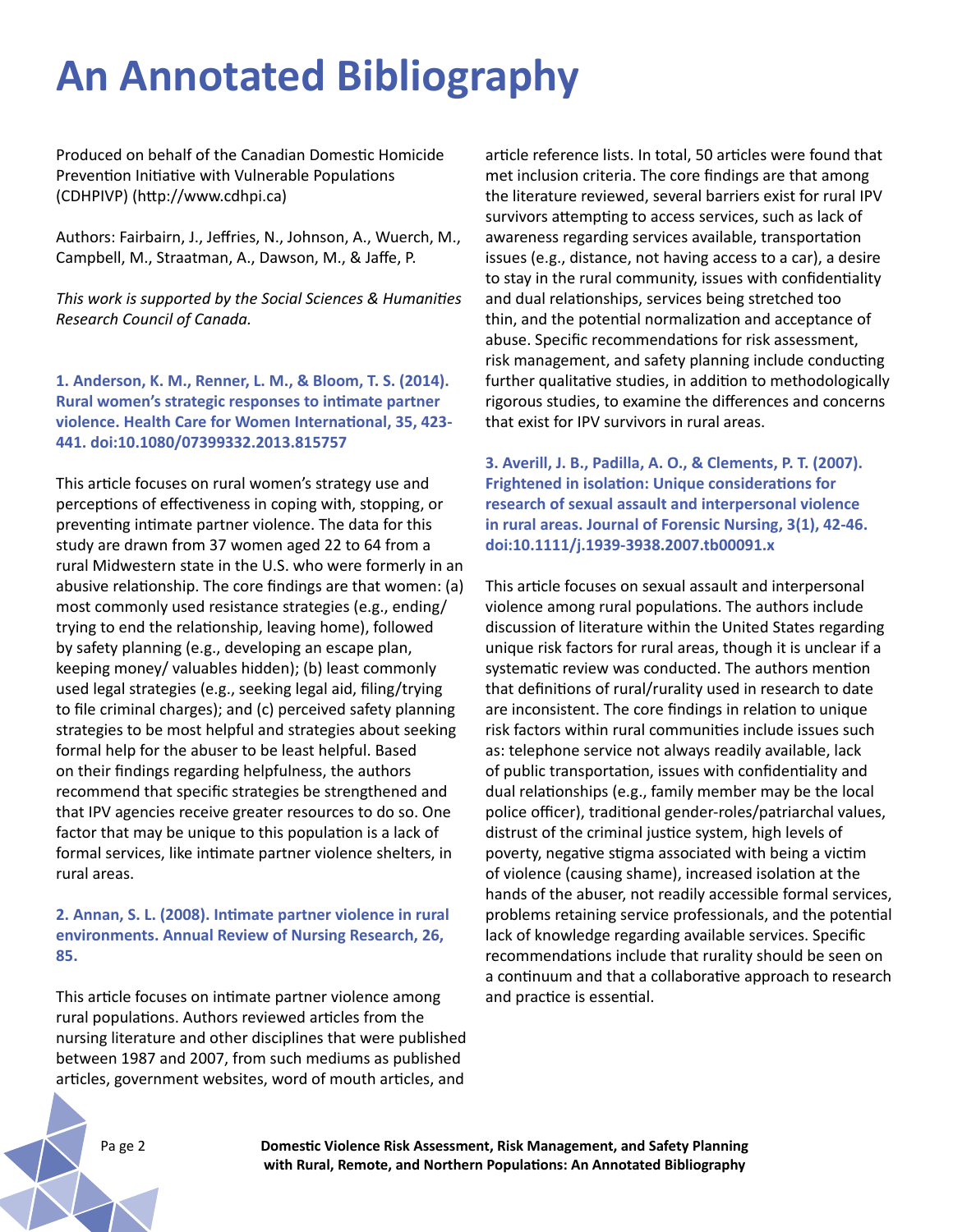**4. Balogun, M. O., Owoaje, E. T., & Fawole, O. I. (2012). Intimate partner violence in southwestern Nigeria: Are there rural-urban differences? Women & Health, 52, 627- 645. doi:10.1080/03630242.2012.707171**

This article focuses on differences in prevalence and risk factors of intimate partner violence in urban and rural areas in southwestern Nigeria. It uses semi-structured interviews with an 84-item questionnaire among 600 women aged 15 to 49. The core findings are that, among the rural women, higher monthly income, having partners who consumed alcohol, having partners who had been involved in physical fights, younger partners, and having been in the relationship for ten or more years were related to different forms of intimate partner violence. The latter two were unique to the rural women. Specific recommendations for risk management are that prevention strategies focus on empowering women and discouraging men's excessive alcohol consumption and interpersonal violence.

**5. Bates, L. M., Schuler, S. R., Islam, F., & Islam, K. (2004). Socioeconomic factors and processes associated with domestic violence in rural Bangladesh. International Family Planning Perspectives, 30, 190-199. doi:10.1363/ ifpp.30.139.04**

This article focuses on the social and economic risks factors for domestic violence among married women in rural Bangladesh. It uses semi-structured interviews with 76 women, four small group discussions with 5 to 8 women each, and quantitative surveys with 1,212 women. Participants expected women with more income and education to be less likely to experience domestic violence and believed that having a dowry or registered marriage could strengthen women's positions in marriage. However, only education (six or more years) and current membership in a microcredit program reduced the likelihood of experiencing domestic violence. Women with a dowry agreement or an income that contributed more than nominally to the marital household were at increased risk of domestic violence.

**6. Beyer, K. M., Layde, P. M., Hamberger, L. K., & Laud, P. W. (2013). Characteristics of the residential neighborhood environment differentiate intimate partner femicide in urban versus rural settings. Journal of Rural Health, 29, 281-293. doi:10.1111/j.1748-0361.2012.00448.x**

This article examines the role of neighbourhood-level factors in differentiating urban and rural intimate partner femicide (IPF). It uses Social Disorganization Theory and a social-ecological model to relate social and geographical characteristics to IPF. The data are drawn from Wisconsin Violent Death Reporting System data and Wisconsin Coalition Against Domestic Violence reports. They include 84 IPF cases of women 16 and older in Wisconsin from 2004 to 2008. The core findings are that the highest rate of IPF occurred in the small town category, followed by the metropolitan, rural, and micropolitan categories, and that being married was significantly more common among rural IPF victims than urban ones. Neighbourhood disadvantage and other individual (e.g., education level, pregnancy) and homicide (e.g., weapon type) characteristics were not significantly different between urban and rural IPFs. Residential instability, however, was more likely in urban IPFs. One unique contribution of this study is that it suggests that the common usage of residential instability to indicate disrupted social cohesion and violence risk may not apply to rural settings. Instead, residential stability might indicate social relationships marked by lack of privacy and anonymity—which have previously been noted as problematic for rural women experiencing IPV.

**7. Bhandari, S., Bullock, L. F., Richardson, J. W., Kimeto, P., Campbell, J. C., & Sharps, P. W. (2015). Comparison of abuse experiences of rural and urban African American women during perinatal period. Journal of Interpersonal Violence, 30, 2087-2108. doi: 10.1177/0886260514552274** 

This article focuses on perinatal intimate partner violence among African American women in rural versus urban environments. The data for this study are drawn from interviews at baseline, and 3-, 6-, 12-, and 24 months after delivery among 12 women from an Eastern metropolitan area ( $n = 6$ ) and a Midwestern rural area ( $n = 6$ ) in the U.S. Some key factors distinguished abuse among rural and urban women. Compared to urban women, rural women reported: (a) less severe violence during pregnancy; (b) decreased violence after birth; (c) abusers' use of objects such as kitchen knives or pieces of furniture (whereas urban women reported guns); (d) control through requirements for cooking and cleaning (whereas

**Domestic Violence Risk Assessment, Risk Management, and Safety Planning** *Page 3* **with Rural, Remote, and Northern Populations: An Annotated Bibliography**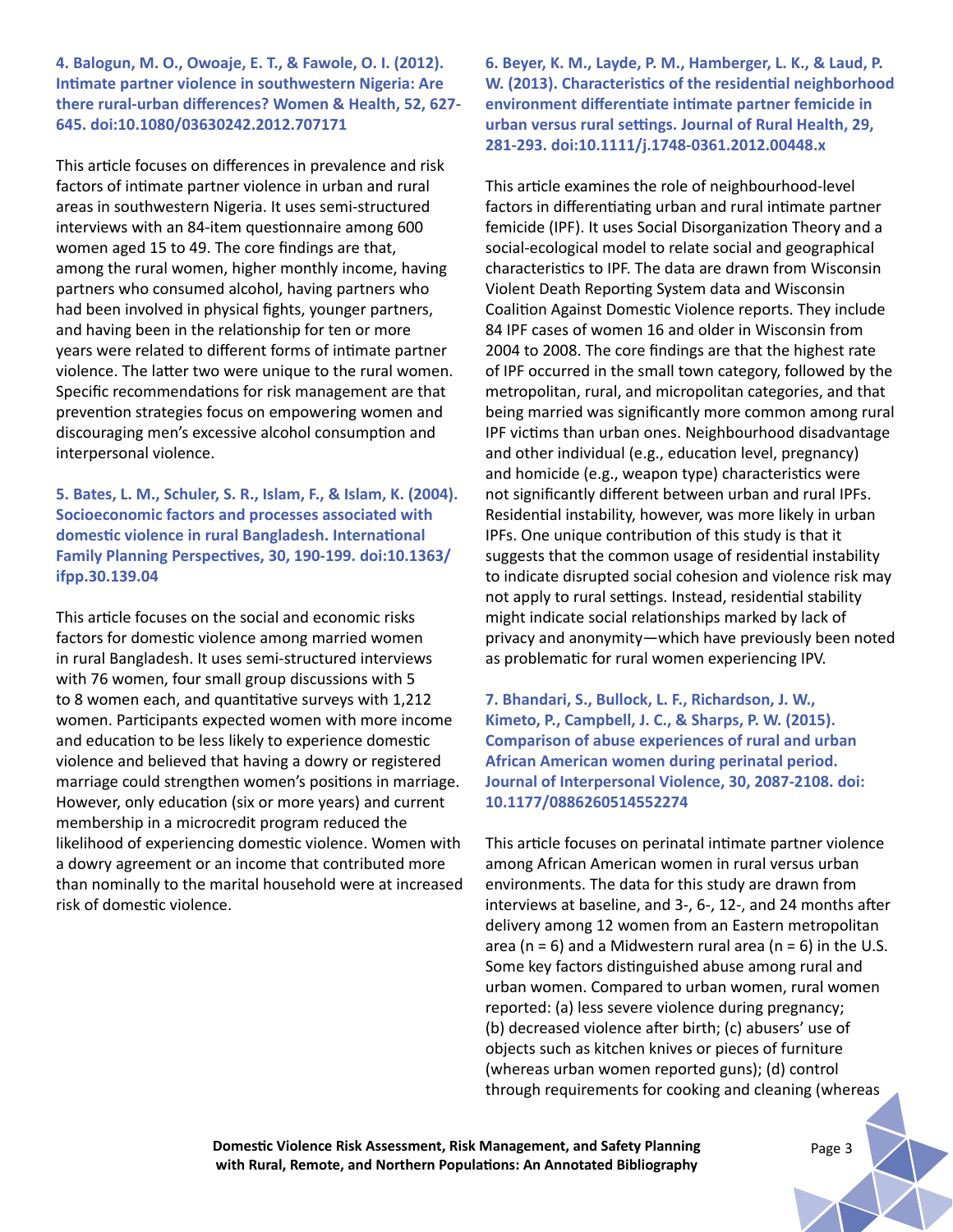urban women reported control through demands about physical appearance and pregnancy termination); and (e) abuse occurring inside the home (whereas urban women reported abuse often occurring in public settings). Because rural abuse tends to happen "behind closed doors", the authors suggest that screening by health care providers should ask questions about how anger is managed in the home.

## **8. Bhandari, S., Bullock, L. F., & Sharps, P. W. (2013). Strategies pregnant rural women employ to deal with intimate partner violence. Journal of Ethnographic & Qualitative Research, 7, 143-154.**

This article focuses on the strategies used by rural, lowincome women during the perinatal period to stop, avoid, or escape intimate partner violence. It uses interviews based on the categories from the Intimate Partner Violence Strategies Index (Goodman, Dutton, Weinfurt, & Cook, 2003) with 20 women aged 16 to 32 from a Midwestern state in the U.S. One core finding is that women used the entire range of Goodman et al.'s strategies, including: safety planning, resistance, pacifying/ placating, and accessing formal and informal networks. The main impetus for stopping, avoiding, or escaping abuse was to protect the fetus. Pregnancy added restrictions to how women responded to IPV, for instance, they often stopped physically fighting back because they feared the unborn fetus would be harmed. Desire to protect the fetus may override concerns that rural women face in seeking certain supports. For example, there was less reluctance in this sample (e.g., due to the resulting increase in personal visibility and familiarity in the community) to access formal support networks than that found in previous research with non-pregnant rural women.

#### **9. Bloom, T. L., Glass, N. E., Case, J., Wright, C., Nolte, K., & Parsons, L. (2014). Feasibility of an online safety planning intervention for rural and urban pregnant abused women. Nursing Research, 63, 243-251. doi:10.1097/nnr.0000000000000036**

This article evaluates the feasibility (i.e., usability, safety, acceptability, and practicality) of Internet-based safety planning for rural and urban abused pregnant women. The tool elicits demographic and other information used to build an individualized safety plan, including assessment of women's safety behaviours, a priority-setting activity, and risk assessment. The data for this study are drawn from 46 pregnant women aged 18 to 35 who experienced intimate partner violence within the past six months. The

core findings are that, compared to urban women, rural women had higher Danger Assessment scores, took longer to complete the baseline session, more often accessed the tool from home, and were able to identify fewer safe emergency contacts. Craigslist was the most effective recruitment site (even for rural women) and there was a high rate of mobile device usage connected with the study. Retention at each session was high (about 75%) and no adverse events related to the study were reported. The authors suggest that increased access to safety planning is needed for pregnant rural women given their higher risk and that developing mobile-friendly platforms may help decrease accessibility barriers.

## **10. Boka, W. (2005). Domestic violence in farming communities: Overcoming the unique problems posed by the rural setting. Drake Journal of Agricultural Law, 9, 389-414.**

This article examines the unique problems in relation to domestic violence among rural populations. Authors review research articles and suggest that there are several issues in relation to rural communities and domestic violence, including dangers associated with leaving the abusive partner (e.g., coercive behaviour, fear of retribution), lack of knowledge regarding domestic violence as unacceptable, denial regarding abusive behaviour, pressure to keep family unit together, isolation at the hands of the abuser or due to geographic location (e.g., no car available, lack of transportation options), lack of resources (e.g., domestic violence shelters, employment options, affordable housing, health care), and dual relationships with law enforcement personnel (e.g., police officer may be friend of abuser). Specific recommendations for risk management include finding creative ways to increase domestic violence education to aid in understanding the problem, such as the "CUT IT OUT" program, having health care professionals educate individuals during routine check-ups, training clergy members and criminal justice personnel to respond appropriately to domestic violence concerns, and encouraging society to understand that domestic violence is unacceptable and how to recognize abuse and help those in need through active or passive education methods.

Pa ge 4 **Domestic Violence Risk Assessment, Risk Management, and Safety Planning with Rural, Remote, and Northern Populations: An Annotated Bibliography**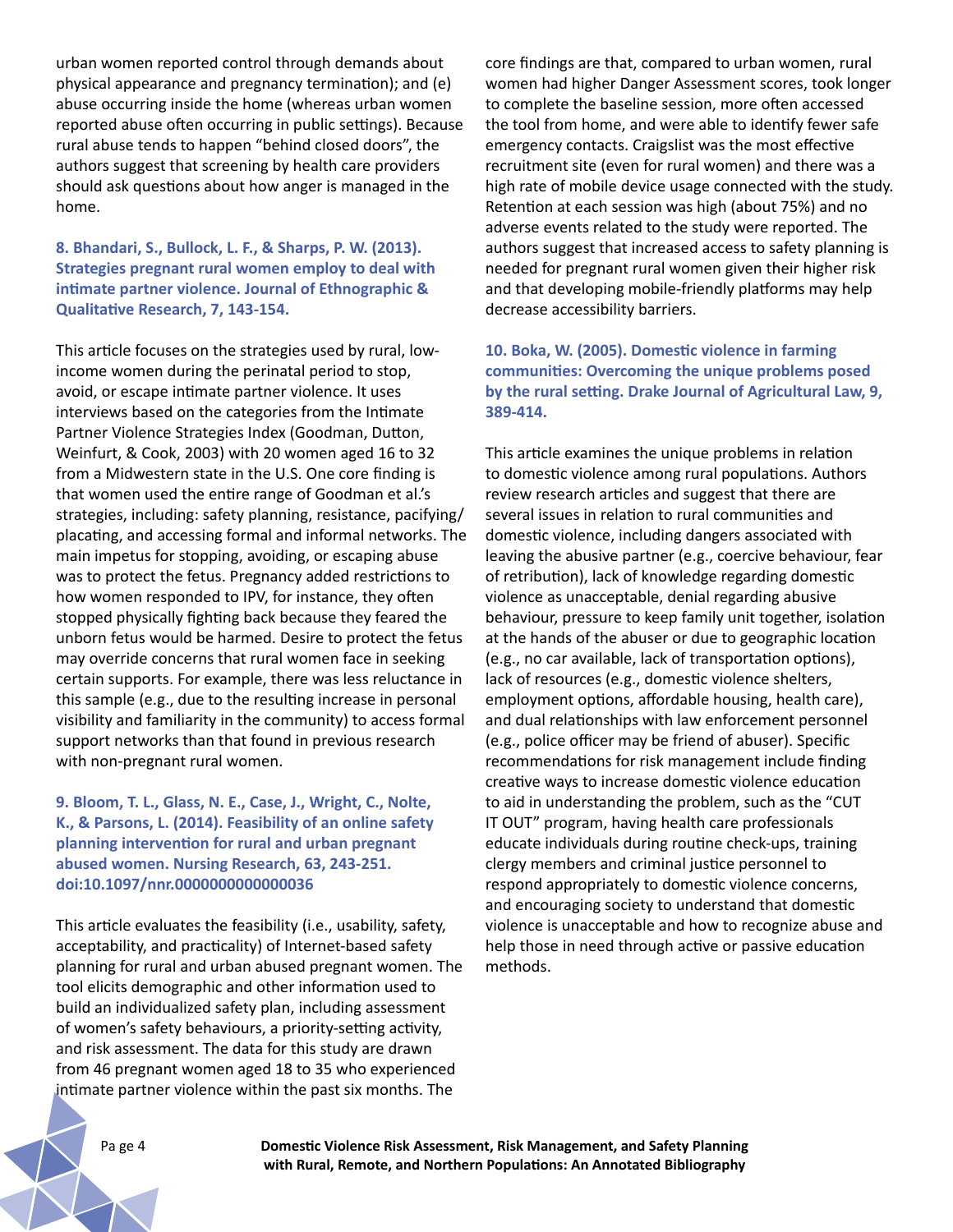**11. Bosch, K., & Bergen, M. B. (2006). The influence of supportive and nonsupportive persons in helping rural women in abusive partner relationships become free from abuse. Journal of Family Violence, 21(5), 311-320. doi:10.1007/s10896-006-9027-1**

This article focuses on partner abuse and supportive relationships within rural populations. Authors conducted face-to-face interviews with 56 women recruited from 10 of the most rural Kansas towns (i.e. 2,500 or less population and not adjacent to a metro area). Response bias (extremely isolated women potentially excluded from the study) may have impacted study findings. In terms of abuse, participants experienced forced isolation (97%), economic abuse (89%), and manipulation through children (91%). Women who participated in the study lived an average of 5.5 miles from town, 11.7 miles from mental health services, and 77.9 miles from shelter services. 43 percent of participants reported that they had access to a dependable car with gas. Problems with seeking informal and formal support included fear that people within the community would find out (lack of anonymity and confidentiality) and that lack of emotional support hindered women's access to resources. 66 percent of women indicated that they had non-supportive individuals (e.g., blamed women for the abuse, prevented women from accessing further resources) who knew about the experienced abuse. Findings suggest that supportive individuals need to provide information regarding available services, as well as encourage women to access the necessary resources.

## **12. Bosch, K., & Schumm W. R. (2004). Accessibility to resources: Helping rural women in abusive partner relationships become free from abuse. Journal of Sex & Marital Therapy, 30, 357-370. doi:10.1080/00926230490465118**

This article focuses on rural women's access to resources and how supportive and non-supportive persons helped or hindered their access to resources and reduced abuse. The data for this study are drawn from interviews with 56 women aged 22 to 63 from 10 rural Kansas counties who had experienced a previous abusive relationship. The study found that half of participants had changed communities at least once during their abusive relationship, which further compounded their isolation. Financial resources were important for reducing abuse and having supportive persons predicted declines in long-term abuse when that support helped women access resources. In contrast, nonsupportive persons hindered women's access to resources

and were a factor in keeping them bound in abusive relationships. Women with limited outside contact (e.g., did not have a telephone, phone usage was monitored/ restricted, were not able to visit others) said that it would have been helpful had their networks been more persistent in trying to maintain communication.

**13. Brassard, R., Montminy, L., Bergeron, A.-S., & Sosa-Sanchez, I. A. (2015). Application of intersectional analysis to data on domestic violence against Aboriginal women living in remote communities in the province of Quebec. Aboriginal Policy Studies, 4(1), 3-23. doi:10.5663/aps.v4i1.20894**

The study uses an intersectionality approach to examine domestic violence among Aboriginal Peoples in remote regions of Quebec, Canada. Six focus groups were conducted with two groups of stakeholders, the first consisting of Aboriginal residents, and the second consisting of service providers with experience working with Aboriginal Peoples affected by domestic violence. Recommendations include encouraging discussion of domestic violence within remote communities through violence awareness and prevention campaigns. Participants indicated that Aboriginal women are often reluctant to seek support for fear of losing custody of their children, so education around this may be important to consider during safety planning. Using the intersectionality approach, the authors explain that domestic violence is rooted in specific historical, political, and socioeconomic contexts, which places Aboriginal Peoples at increased vulnerability. These include a normalization and reproduction of violence, leading to a culture of violence, stemming from the history of residential schools and the abusive and violent conditions Aboriginal Peoples were subjected to. Further unique factors included a law of silence around discussing domestic violence, in order to preserve family and community cohesion. Economic dependency, poverty, parental responsibilities, lack of formal education, and geographic isolation, in combination with local, global, and historical structures, increases domestic violence vulnerability for Aboriginal Peoples living in remote regions.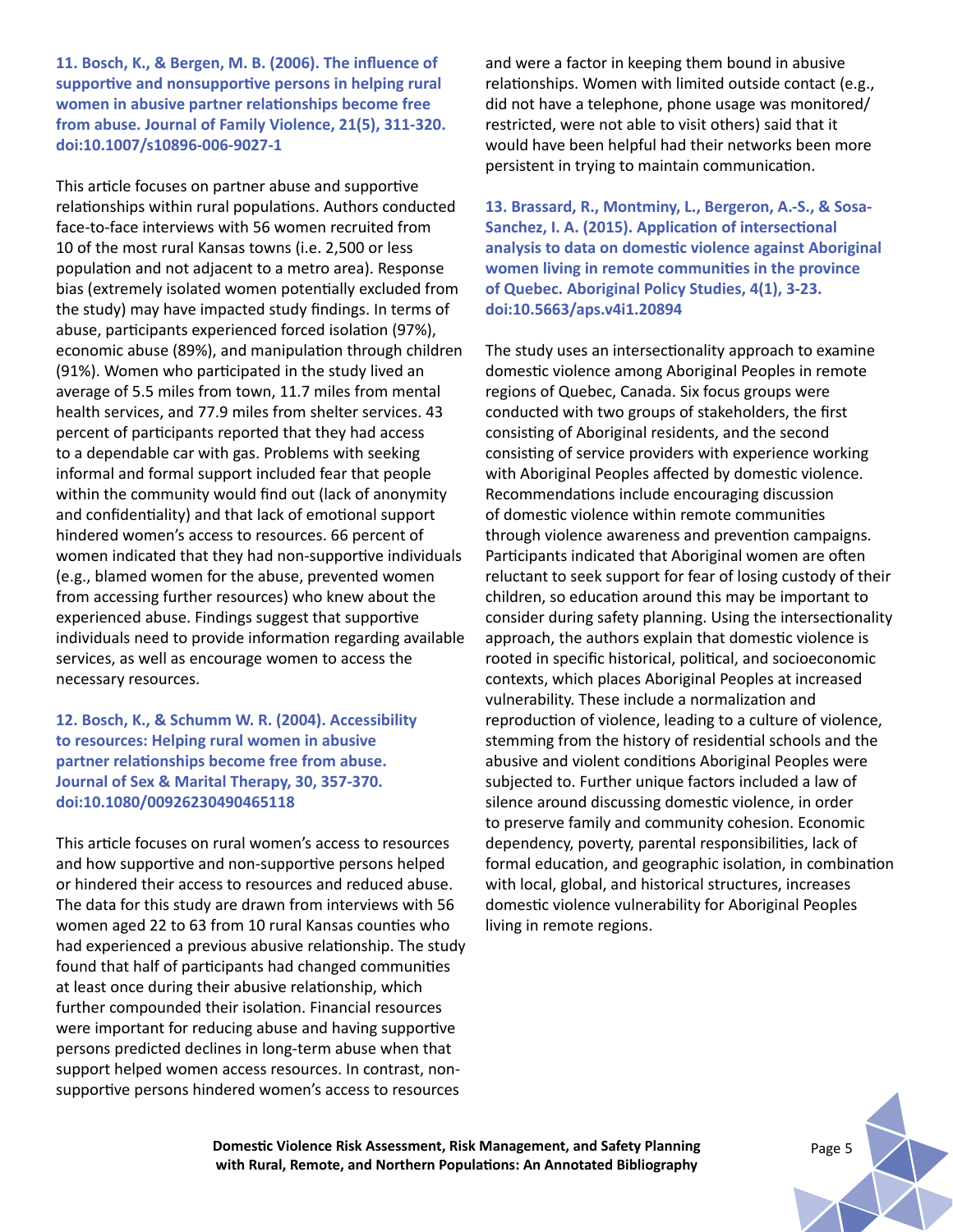**14. Choo, E. K., Newgard, C. D., Lowe, R. A., Hall, M. K., & McConnell, K. J. (2011). Rural-urban disparities in emergency department intimate partner violence resources. Western Journal of Emergency Medicine, 12, 178-183.** 

This article assesses differences in availability of resources for IPV screening and management between rural and urban emergency departments (EDs). The data for this study are drawn from hospital-level variables and telephone surveys with physician directors and nurse managers from 55 EDs in Oregon (34 rural, 21 urban). The core finding is that rural EDs reported fewer resources. Specifically: (a) a significantly smaller proportion of rural EDs reported official IPV screening policies, standardized screening instruments, regular clinician education, and on-site IPV advocates; (b) fewer rural EDs had four or more of the studied resources (24% vs. 65%) and more had none or one (27% vs. 0%); and (c) small, remote rural hospitals had fewer of the studied resources than larger, less remote rural hospitals or urban hospitals. Results also suggest that small size and remoteness, not need, determine resource availability.

**15. Cook-Craig, P. G., Lane, K. G., & Siebold, W. L. (2010). Building the capacity of states to ensure inclusion of rural communities in state and local primary violence prevention planning. Journal of Family Social Work, 13, 326-342. doi:10.1080/10522158.2010.492498**

This article focuses on the challenges and solutions to including rural, frontier, and geographically isolated communities in planning sexual and intimate partner violence prevention efforts. It uses social network theory to help explain why inclusiveness in rural communities can be difficult. The authors conduct a case study using documents created as part of two groups' participation in prevention planning work in Kentucky and Montana. Challenges that the groups experienced in creating an inclusive process included: (a) rurality creating distance between partners; therefore, additional work, time, and money were needed to ensure meaningful participation; (b) challenges securing funding since some funding mechanisms are based on population; (c) difficulty accessing evidence-based research (especially about rural populations). Solutions included: (a) understanding challenges that rural partners face to guide decisions about face-to-face meetings; (b) paying costs to cover increased expenses that rural partners incur to participate; (c) using web and information technology to promote inclusion (e.g., web-based conference calls, making needed resources available online).

**16. Cox, H., Cash, P., Hanna, B., D'Arcy-Tehan, F., & Adams, C. (2001). Risky business: Stories from the field of rural community nurses work in domestic violence. Australian Journal of Rural Health, 9(6), 280-285. doi:10.1046/j.1038- 5282.2001.00377.x**

This article focuses on the experiences of 24 nurses in relation to working with individuals experiencing violence within rural Australia. Focus groups conducted with these nurses indicated that challenges of family violence within rural regions include: living in an isolated area, having limited means of transportation (i.e. to escape or access support), and (depending on the community), the lack of discussion regarding violence within the home. In relation to risk assessment, key themes the nurses identify are (a) picking up verbal and nonverbal cues, and assessing physical injuries that may indicate possible violence, (b) receiving proper training and education for assessing possible indicators of family violence, (c) the potential of putting themselves at risk when going to isolated places where the violence is occurring, and (d) the importance of establishing clear boundaries regarding their roles as health professionals while helping support individuals experiencing family violence. For instance, findings suggest that nurses may contribute to the concealment of important information when working with patients, such as by fabricating or creating phantom files, as a means to further support and protect victims of violence. However, this may create more risk for the nurses and victims involved.

**17. Coy, M., Kelly, L., Foord, J., & Bowstead, J. (2011). Roads to nowhere? Mapping violence against women services. Violence Against Women, 17(3), 404-425. doi:10.1177/1077801211398637**

This article provides findings from a research study that utilized Geographic Information Systems (GIS). GIS was used to map specialized support services for women experiencing violence, which included the length and direction women fleeing violence needed to travel. Generic victim support and counselling services were not included because they did not meet inclusion criteria as being specialized. For the second portion of this research study, researchers examined the distance of travel that women had to endure in order to access specialized support services (shelters). Women found to be the least well served were those living in English nonmetropolitan areas or on the edge of urban development, where there were no specialized services at all. Findings also suggest that women in rural areas travel an average of

Pa ge 6 **Domestic Violence Risk Assessment, Risk Management, and Safety Planning with Rural, Remote, and Northern Populations: An Annotated Bibliography**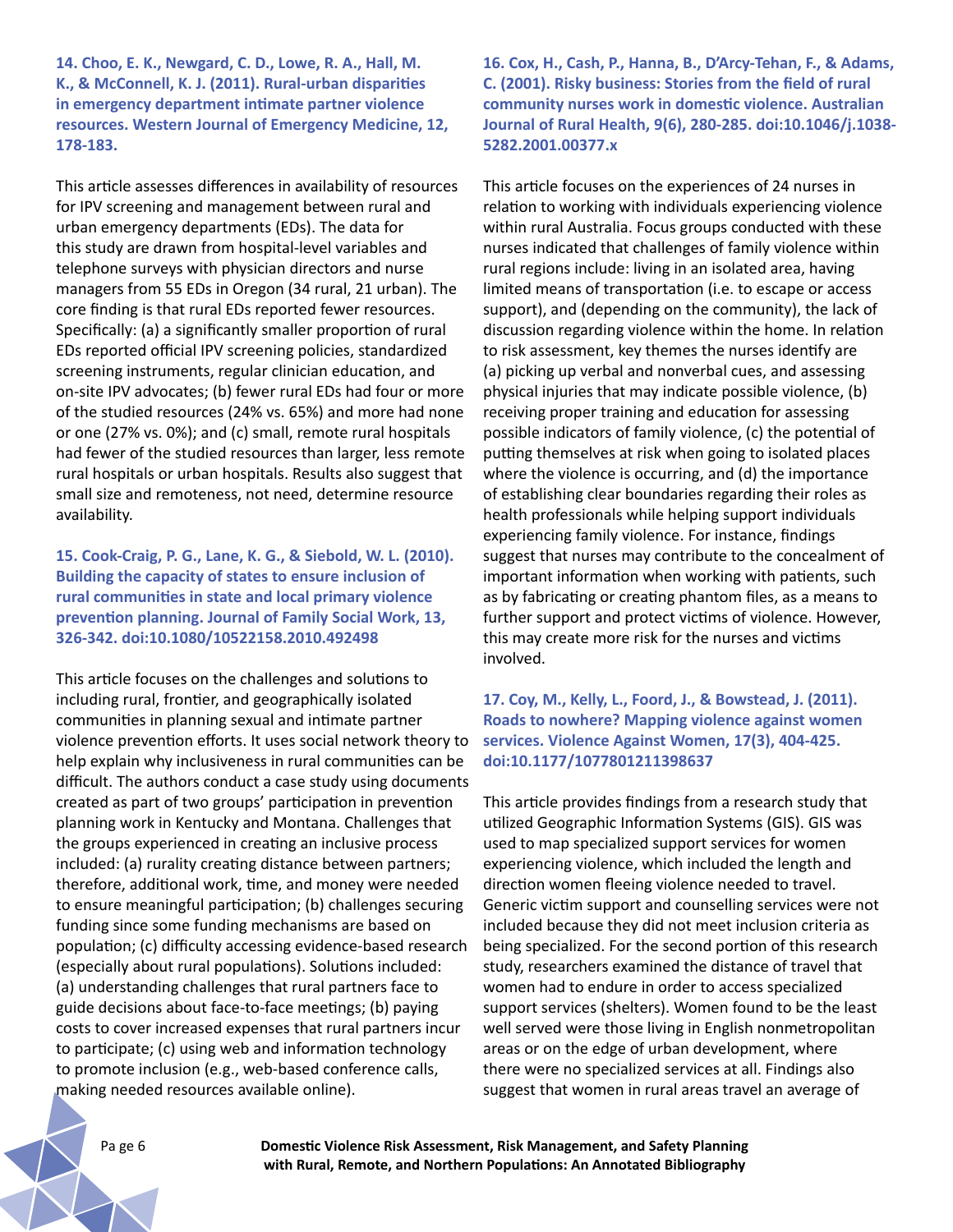59 miles to seek refuge, with the longest journey being 202 miles. Researchers indicate that this may reflect service availability and access to transport, rather than a choice of how far to travel. Recommendations for safety planning included helping women seeking refuge to not feel isolated, as well as enhancing their journeys using a collective and supportive approach.

# **18. Daly, J. M., Hartz, A. J., Stromquist, A. M., Peek-Asa, C., & Jogerst, G. J. (2007). Self-reported elder domestic partner violence in one rural Iowa county. Journal of Emotional Abuse, 7, 115-134. doi:10.1300/J135v7n04\_06**

This article examines the factors associated with rural elder emotional domestic partner violence. The data for this study are drawn from cohort interviews using the Conflict Tactics Scale (Straus, 1979) among 362 (198 male, 164 female) Caucasian participants ages 65 to 87 from one rural Iowa county. The core findings are that: (a) alcohol misuse, depressive symptoms, and anti-social personality were significantly associated with reported and inflicted emotional abuse; and (b) residing in town (compared to a farm or rural non-farm area) was significantly associated with experiencing emotional abuse. The authors suggest that those residing in towns may still experience social isolation and that this might be related to experiences of abuse. No significant differences were found between age, education, religion, gender, household ownership or size, and income with reported or inflicted emotional abuse. Similarly, no associations were found between sleep disturbances, suicidal thoughts/plans, memory recall, major life events, or having seen a physician/specialist in the previous year and reported or inflicted emotional abuse.

**19. Davis, K., & Di Furniss, B. T. (2001). Narrative accounts of tracking the rural domestic violence survivors' journey: A feminist approach. Health Care for Women International, 22(4), 333-347. doi:10.1080/07399330119209**

This article focuses on the experiences of nine participants in heterosexual relationships where domestic violence was present. Core findings include that women experienced isolation due to living in a rural area (i.e. physical, geographical, social, cultural, and emotional), imposed by the perpetrator or victim herself due to feelings of shame, as well as poverty. All women interviewed or her male partner grew up in a family context of domestic violence. Women sought support when their safety was compromised (e.g., unable to protect themselves)

or when there was a breakdown in the private/public domains (e.g., abuse occurring in public areas). In terms of leaving the abusive relationship, women indicated that this occurred following a deterioration in the relationship plus an increase in violence, social isolation, and/or if children were used as hostages. All women indicated that increasing the understanding of the cycle of violence for survivors, as well as members of the community, is vital. Skilled domestic violence workers to support survivors when seeking refuge, telephone support lines to assess risk and aid in safety planning, mobile crisis support, and secure safe houses were also recommended to better support survivors of domestic violence.

## **20. Davis, K. T., B. (2002). Voices from the margins part 1: Narrative accounts of Indigenous family violence. Contemporary Nurse, 14(1), 66-75. doi:10.5172/ conu.14.1.66**

Three supporters of Indigenous survivors of family violence told stories about their experiences with providing support. Problems experienced with Indigenous/rural communities included intergenerational violence, lack of formal services (e.g., domestic violence shelters in rural regions), limited knowledge of available resources and services, and experiences of shame when realizing abuse is a problem. In terms of recommendations for risk management, one participant suggested that more focus needs to be placed on the violent behaviour as unacceptable, as opposed to the person. This provides perpetrators of violence with the opportunity to change their behaviour and to heal. Helping women to safety plan by teaching strategies (e.g., packing a bag, having an escape avenue), providing education (e.g., discussion of the cycle of violence), focusing on empowerment, funding perpetrator intervention programs, and placing more emphasis on healing the individual and the community were also mentioned as important to prevent further abuse.

# **21. Davis, K. T., B. (2002). Voices from the margins part 2: Narrative accounts of the support needs of Indigenous families experiencing violence. Contemporary Nurse, 14(1), 76-85. doi:10.5172/conu.14.1.76**

Eleven women who supported women survivors of domestic violence were interviewed; however, this article includes information from three participants who told stories about Indigenous family violence. They revealed the devastating effects of colonisation and how this impacted social roles and human rights. Findings

**Domestic Violence Risk Assessment, Risk Management, and Safety Planning** *Page 7* **with Rural, Remote, and Northern Populations: An Annotated Bibliography**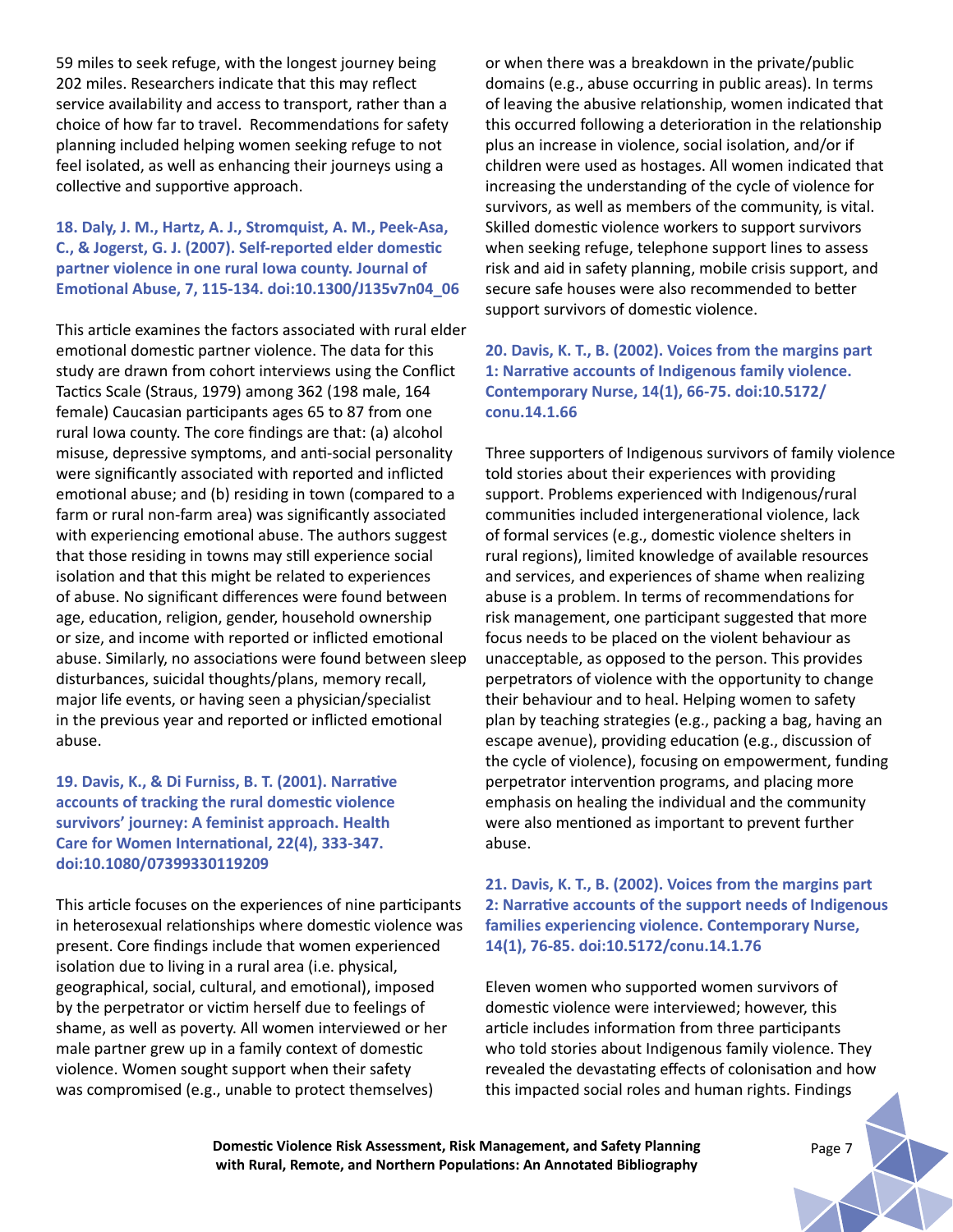suggest that a misunderstanding of Aboriginal culture may impact whether or not appropriate services are received, because contrary to popular belief, family violence among Aboriginal Peoples is not a cultural issue. All three participants mentioned that in addition to experiencing abuse from an intimate partner, problems ensue when dealing with systems of government, health care professionals, service providers, and the community, who may perpetuate the cycle of violence. Within rural communities, alcohol and drug problems, as well as lack of education and training among social service providers was also reported as problematic. One participant described that the absence of prompt delivery among services or intervention strategies may be impacted by the belief that violence is a cultural practice among Indigenous Peoples.

**22. Denham, A. C., Frasier, P. Y., Hooten, E. G., Belton, L., Newton, W., Gonzalez, P., . . . Campbell, M. K. (2007). Intimate partner violence among Latinas in Eastern North Carolina. Violence Against Women, 13, 123-140. doi:10.1177/1077801206296983**

This article focuses on the correlates of intimate partner violence (IPV) among rural Latina immigrants. The data for this study are drawn from surveys completed by 1,212 Latina, African American, and White women aged 18 and older from 12 blue-collar work sites in rural North Carolina. The core findings are that, compared to non-Latinas who experienced IPV, Latinas who experienced IPV were significantly younger, had lower levels of formal education, were more likely to report fair or poor health, were less likely to have health insurance, were more likely to have children at home, and were more likely to lack social support. Further, compared to Latinas who did not experience IPV and non-Latinas who experienced IPV, Latinas who experienced IPV were more likely to lack social support and to have children in the home. The authors suggest that agencies must make Spanish-language services available, understand the unique cultural and legal issues of Latina clients, and offer childcare. This study expands on previous research that has mostly examined correlates of IPV among Latinas in urban areas and areas of the U.S. where a large Latino population has been well established.

**23. Doherty, D. (2006). Domestic homicide in New Brunswick: An overview of some contributing factors. Atlantis, 30(3), 4-14.** 

This study focuses on examining factors associated with higher homicide risk for women and reviews criminal justice system responses to domestic homicide in New Brunswick. The data for this study are drawn from 19 female homicides and 9 murder-suicides of New Brunswick women over the age of 15 between 1984 and 2005. The core findings of this study are a history of family violence, coupled with rural residence, the presence of firearms, use of alcohol or drugs by the accused, and the accused's criminal record were associated with a significant risk of lethality in New Brunswick. Recommendations for risk management include enhanced measures to ensure revocation of firearms in family violence cases is required. Additionally, appropriate legislation, policies, programs, and risk assessment tools that enable early intervention and prevention should be developed.

**24. Doherty, D. & Hornosty, J. (2004). Abuse in a rural and farm context. In M. L. Stirling, Cameron, C. A., Nason-Clark, N., Miedema, B. (Eds.), Understanding abuse: Partnering for change (pp. 55-82). Toronto, ON: University of Toronto Press.** 

This article focuses on women living in rural and farming areas of New Brunswick and their experiences of family violence. Researchers utilized a feminist framework and conducted in-depth interviews with 50 women. As all farm women are rural women, but not all rural women are farm women, authors present two narratives for each population. Recommendations for risk management and safety planning include increasing awareness that abuse is wrong, developing programs from a rural and farm perspective, as opposed to adapted an urban model to a rural area, and also ensuring that privacy among individuals participating in programs is maintained. Factors identified as unique to this population included, but are not limited to, limited access to services, geographic isolation, privacy concerns, patriarchal views, private nature of family life, financial dependency, and a lack of knowledge about available services.

Pa ge 8 **Domestic Violence Risk Assessment, Risk Management, and Safety Planning with Rural, Remote, and Northern Populations: An Annotated Bibliography**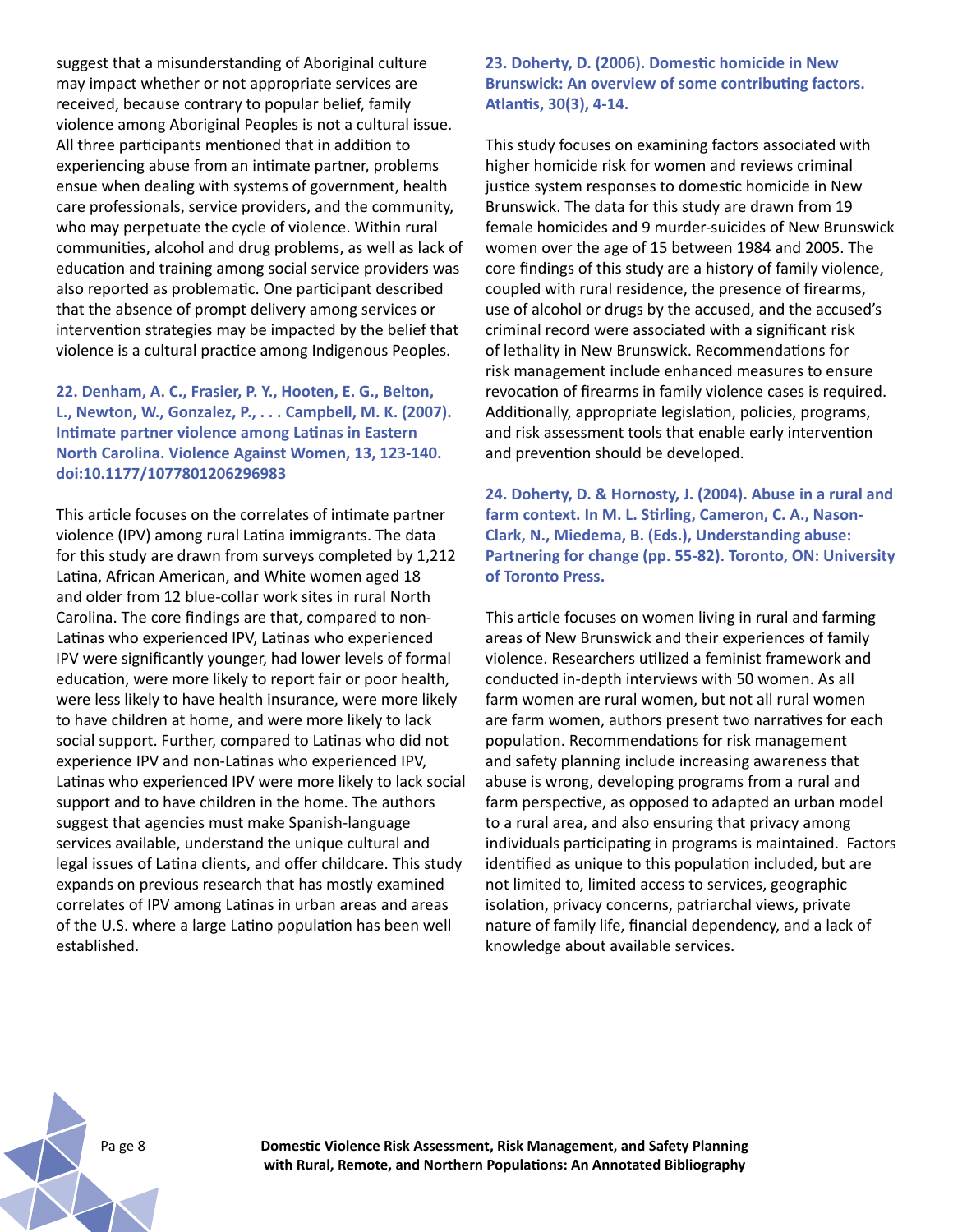#### **25. Dudgeon, A., & Evanson, T. A. (2014). Intimate partner violence in rural U.S. areas: What every nurse should know. American Journal of Nursing, 114, 26-35.**

This article reviews unique aspects of intimate partner violence (IPV) in rural populations and describes one screening tool (Abuse Assessment Screen) and one assessment tool (Danger Assessment). Factors and challenges associated with rural IPV include: (a) social and geographic isolation (e.g., limited number of services, greater distance to services); (b) traditional gender roles and patriarchal attitudes; (c) religious factors; (d) fewer police and longer response times; (e) weapons being common in rural households and increasing risk of violent and lethal assault; (e) lack of privacy and anonymity (e.g., she or her abuser may know police or nurses); (f) barriers to obtaining protective orders and decreased efficacy and enforcement of protective orders; (g) employment and economic factors (e.g., women who live on a farm risk losing both their home and business if they leave, lack of affordable housing); (h) lack of public transportation. In addition to regular risk assessment, the authors recommend assessing other aspects specific to rural populations (e.g., distance from closest neighbor, access to a telephone and transportation, access to social support, awareness of nearby services). In safety planning, nurses should help women identify which formal and informal supports they might use. The self-assessment tool called "One Love MyPlan App" is also discussed, which allows individuals to determine whether or not they are in an unsafe relationship, and also connects them with a peer advocate through an online chat program to help with safety planning. Recommendations for safety planning included helping survivors of abuse plan an escape route and arrange for a safe place to stay in advance, as well as ensuring that they have important numbers hidden in discrete places(e.g., lipstick case).

# **26. Eastman, B. J., Bunch, S. G., Williams, A. H., & Carawan, L. W. (2007). Exploring the Perceptions of Domestic Violence Service Providers in Rural Localities. Violence Against Women, 13(7), 700-716. doi:10.1177/1077801207302047**

This article focuses on investigating domestic violence service providers in rural regions of North Carolina and Virginia. It uses an ecological perspective to investigate individual and community level factors that affect the occurrence of domestic violence. The data are drawn from surveys administered to 51 service providers and 38 clients and a focus group with 7 domestic violence administrators

in rural North Carolina. The core findings of the study are that a victim's personal belief system, feelings of support from family, and cultural norms affect a victim's decision to seek assistance, and that often the general public blamed the victim and did not see domestic violence as a social issue. Service providers report that they experience further difficulties meeting their clients' needs than urban providers and experience difficulties in obtaining training specific to rural victims. Recommendations for risk management include providing community education and awareness about the dynamics of domestic violence as well as the benefits of intervention and prevention and coordinated community responses between service agencies that includes training and team building to decrease some of the existing barriers to service provisions. The lack of confidentiality and anonymity because of close kinship and community linkages represent a primary concern for rural victims of domestic violence.

**27. Edwards, K. M., Mattingly, M. J., Dixon, K. J., & Banyard, V. L. (2014). Community matters: Intimate partner violence among rural young adults. American Journal of Community Psychology, 53(1-2), 198-207. doi:10.1007/s10464-014-9633-7**

This article focuses on the extent to which communitylevel poverty rates and collective efficacy/social cohesion are related to intimate partner violence (IPV) perpetration, victimization, and bystander intervention among rural young adults. The data for this study are drawn from online surveys completed by 178 young adults ages 18 to 24 from 16 rural counties across the eastern U.S. Generally, the study finds support for social disorganization theory. The core findings are that: (a) community-level poverty was positively associated with IPV victimization and perpetration for both men and women; (b) collective efficacy was negatively associated with IPV victimization and perpetration for men but was unrelated to IPV victimization and perpetration for women; (c) collective efficacy was positively associated with bystander intervention for both men and women; (d) communitylevel poverty was unrelated to bystander intervention, but individual-level income was negatively associated with bystander intervention for both men and women. This study expands on previous research that primarily has examined individual and relation correlates of IPV by examining the role of the community context. It also extends the little research that has examined community context by focusing on rural communities.

**Domestic Violence Risk Assessment, Risk Management, and Safety Planning** *Page 9* **with Rural, Remote, and Northern Populations: An Annotated Bibliography**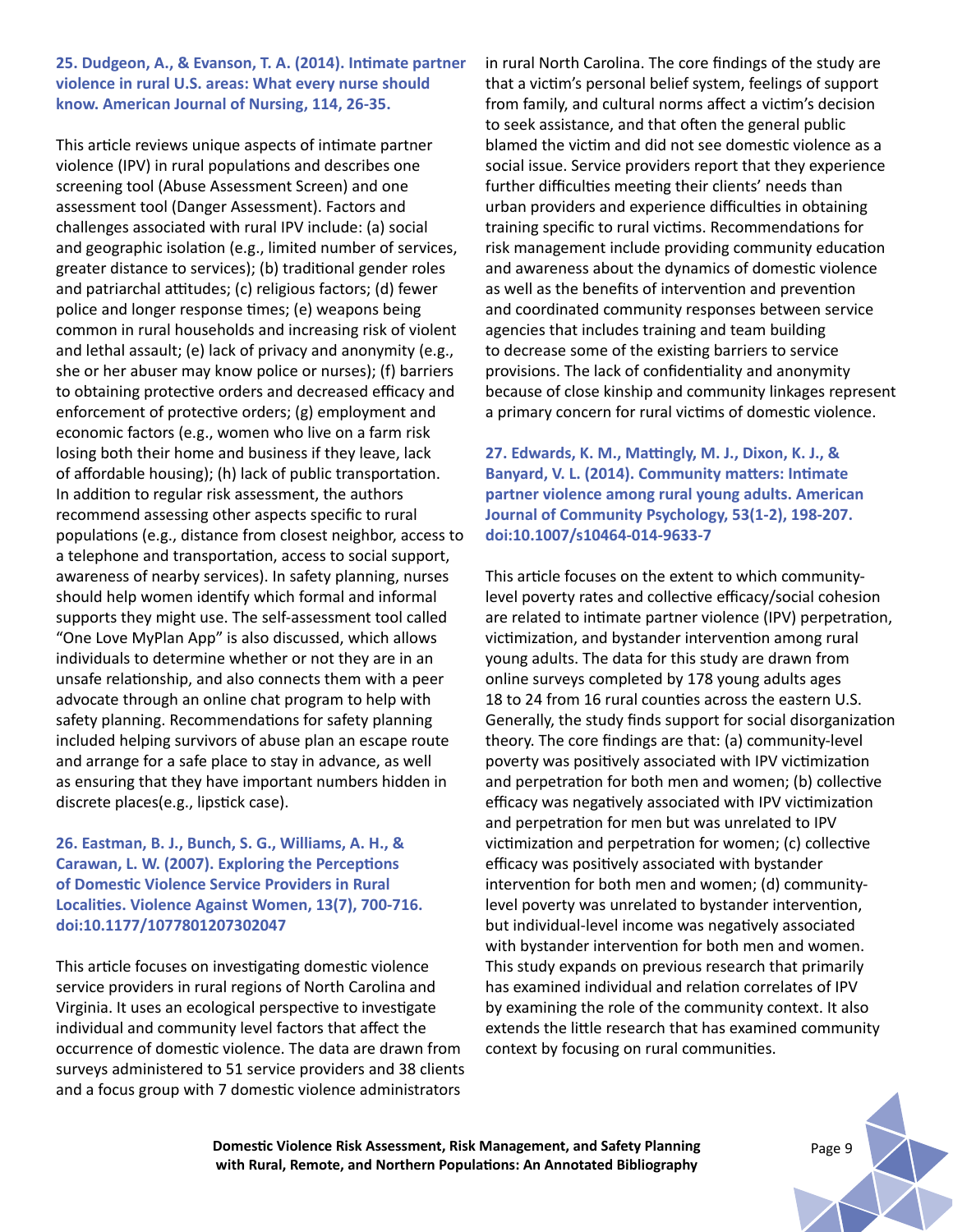**28. Edwards, K. M. (2014). Intimate partner violence and the rural-urban-suburban divide: Myth or reality? A critical review of the literature. Trauma, Violence, & Abuse, 16, 359-373. doi:10.1177/1524838014557289**

This article systematically reviews the empirical literature on similarities and differences in intimate partner violence (IPV) between rural and urban/suburban environments. The data are drawn from 63 U.S. studies published between 1982 and 2013 that compared any aspect of IPV between rural and/or suburban environments. The core findings are that: (a) rates of IPV are generally similar across environments, though some groups of rural women (e.g., multiracial, separated/divorced) may be at increased risk compared to similar groups of urban women; (b) rates of intimate partner homicide may be higher in rural environments; (c) IPV perpetrator and victim characteristics in rural and urban/suburban environments are generally similar; (d) rural IPV perpetrators may perpetrate more chronic and severe IPV, which could be due to the higher rates of substance abuse and unemployment; and (e) rural IPV victims may have worse psychosocial and physical health outcomes due to the lack of availability, accessibility, and quality of IPV services. The author explains that some other factors (e.g., geographic and social isolation, lack of anonymity, lack of public transportation) have been identified in rural communities but have not been empirically compared in other environments.

**29. Evanson, T. A. (2006). Intimate partner violence and rural public health nursing practice: Challenges and opportunities. Online Journal of Rural Nursing and Health Care, 6, 7-20.** 

This article examines the experiences of rural homevisiting public health nurses (PHNs) when working with families where intimate partner violence (IPV) was occurring. The data for this study are drawn from semistructured interviews with seven female rural PHNs aged 28 to 51 from a Midwestern state in the U.S. Compared to the experiences of non-rural PHNs found in the author's larger study, rural PHNs encountered unique opportunities including increased: (a) opportunities to build relationships with clients and to assess IPV (e.g., because they often encountered clients in multiple settings), and (b) opportunities to advocate for victims with other community providers whom they knew personally. Unique challenges included barriers to: (a) disclosure of IPV (e.g. knowing clients personally), (b) maintaining confidentiality and privacy (e.g. having mutual networks with clients,

the PHN's car being known), (c) helping victims access resources like shelters (thus requiring creative solutions for safety planning), (d) establishing and maintaining professional-personal boundaries, and (e) seeking support for themselves. This study is one of only a few that have examined the role of PHNs who visit homes where IPV is occurring, and is the first to do so among rural PHNs.

**30. Faver, C. A., & Strand, E. B. (2003). To leave or to stay? Battered women's concern for vulnerable pets. Journal of Interpersonal Violence, 18, 1367-1377. doi:10.1177/0886260503258028**

This article examines rural and urban women's experiences of pet abuse and its role in decisions to leave or stay with an abusive partner. The data for this study are drawn from self-administered questionnaires with 41 women aged 19 to 72 whom were receiving services in two rural and four urban battered women's shelters in a southeastern state in the U.S. and who had pets during the previous 12 months. The core findings are that close to half of the women reported that their partner had threatened or harmed their pets and about one quarter reported that that concern for the welfare of their pets had affected their decision to leave or stay. Women whose partners had threatened or harmed/killed their pets were about 7 and 8 times more likely to report that concern for their pets had affected their decision to leave/stay, respectively. There were no significant differences between rural and urban women. The authors recommend that arrangements for pets be included in safety planning for women attempting to leave an abusive partner and that "safe haven" programs be developed for women with no other options for their pets.

**31. Fitzsimons, N. M., Hagemeister, A. K., & Braun, E. J. (2011). Interpersonal violence against people with disabilities: Understanding the problem from a rural context. Journal of Social Work & Disability Rehabilitation, 10, 166-188. doi:10.1080/153671 0x.2011.596437**

This article reviews the rural-focused literatures on domestic violence, sexual violence, and elder abuse to identify themes that might be relevant to people with disabilities. The data for this study are drawn from 38 publications from Australia, Canada, and the United States published between 1993 and 2009. Common themes across the three bodies of literature include: (a) physical and social isolation (e.g. limited access to resources, phone and internet, and transportation); (b) greater

Pa ge 10 **Domestic Violence Risk Assessment, Risk Management, and Safety Planning with Rural, Remote, and Northern Populations: An Annotated Bibliography**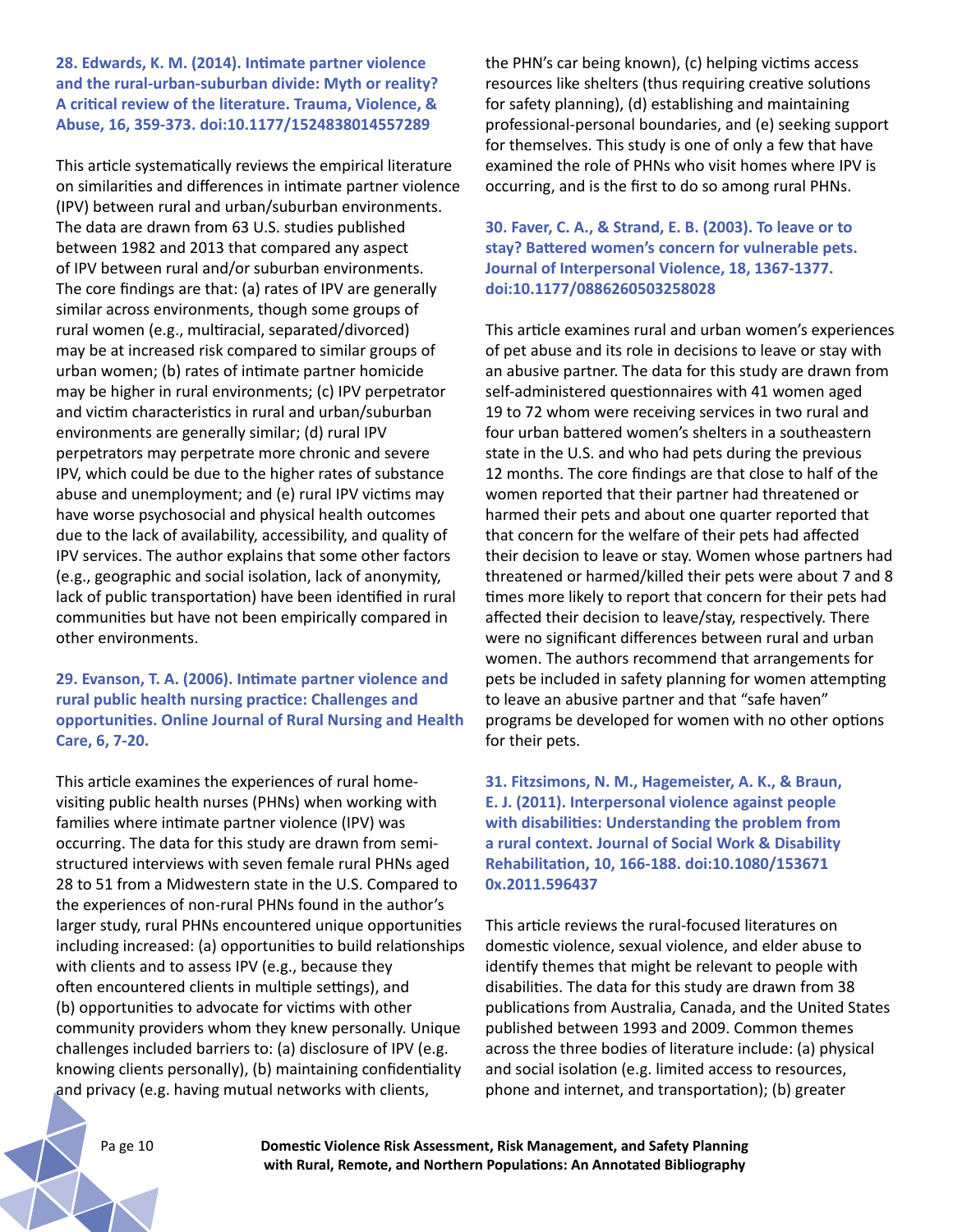adherence to traditional cultural values and norms; (c) lack of awareness, availability, accessibility, affordability, and cultural acceptability of services; (d) lack of anonymity or confidentiality concerns decreasing the likelihood of reporting violence; and (e) poor response of the criminal justice, adult protection, and other systems (e.g. due to dual relationships/conflicts of interest). The article also explores how disability and rural status might intersect. For example, geographic isolation and lack of (accessible) public transportation, traditional norms, and self-blame can be particularly pronounced and/or problematic for people with disabilities. The authors suggest that these systemic barriers to reducing risk must be considered in practice.

# **32. Gadomski, A. M., Tripp, M., Wolff, D. A., Lewis, C., & Jenkins, P. (2001). Impact of a rural domestic violence prevention campaign. Journal of Rural Health, 17, 266- 277. doi:10.1111/j.1748-0361.2001.tb00964.x**

This article measures change in societal attitudes and behavioural intention in response to a seven-month domestic violence (DV) public health education campaign in a rural county in central New York conducted between 1998 and 1999. The intervention included mainly radio and print advertisements focusing on recognition and effects of DV and actions to take against DV. The data for this study are drawn from random-digit-dialing telephone surveys among 240 baseline and 433 post-campaign respondents aged 18 to 50 from the intervention county and 138 baseline and 200 post-campaign respondents aged 18 to 50 from a nearby comparison rural county. The core findings are that (a) slogan and advertising recognition significantly increased in the intervention county, particularly among men; (b) the percentage of respondents who thought that most people would talk to the victim, consult with friends, or talk to a doctor if they witnessed DV by a neighbour increased significantly in the intervention county, particularly among men; and (c) DV agency hotline calls doubled in the intervention county following the campaign (which may reflect increased recognition, awareness, or help-seeking).

# **33. Gallup-Black, A. (2005). Twenty years of rural and urban trends in family and intimate partner homicide: Does place matter? Homicide Studies, 9(2), 149-173. doi:10.1177/1088767904274158**

The focus on this study is on determining whether the rates of family and intimate partner homicide differ by place, and if so, how they differ and whether any

differences fluctuate or remain constant over time. The data for this study are drawn from FBI Supplementary Homicide public use data between 1980 and 1999 downloaded from the University of Michigan. The core findings of the study are that rural residents are more likely to be victims of an intimate partner or family murder than those living in counties of central cities. Living close to a metropolitan county decreased one's risk of intimate partner or family homicide. Metropolitan county residents are at a greater risk of being murdered by someone other than an intimate partner or family member. The study identifies the greater traditionalist view of women and children as unique to rural communities.

# **34. Grama, J. l. (2000). Women forgotten: difficulties faced by rural victims of domestic violence. American Journal of Family Law, 14(3), 173.**

This article focuses on examining issues unique to rural victims of domestic violence as well as offering a framework for thinking about how these needs can best be met. The data for this study are drawn from previous literature on domestic violence in rural American. The core findings of this study are that geographic isolation, lack of anonymity, lack of transportation, and lack of shelters and domestic violence programs hinder women's ability to seek help. Failure of the justice system to confront and address rural domestic violence and religious influence can also affect whether a woman seeks help. Recommendations for risk management include: using volunteers to transport victims to domestic violence service providers, providing more education to law enforcement officers, lawyers, judges, and court officials on how to combat domestic violence, and creating a network of trained advocates who can provide confidentiality and security to domestic violence victims. The lack of shelters and social service organizations in rural areas has been identified as unique to rural communities.

# **35. Grossman, S. F., Hinkley, S., Kawalski, A., & Margrave, C. (2005). Rural versus urban victims of violence: The interplay of race and region. Journal of Family Violence, 20, 71-81. doi:10.1007/s10896-005-3170-y**

This article examines how race and region influence the traits and service needs of victims of domestic violence (DV) in Illinois. The data are drawn from intake forms of 53,275 clients who entered various DV services for the first time between 1990 and 1995. The core findings are that: (a) urban victims were slightly more likely to be physically abused while rural victims were slightly more likely to

**Domestic Violence Risk Assessment, Risk Management, and Safety Planning** *Page 11* **with Rural, Remote, and Northern Populations: An Annotated Bibliography**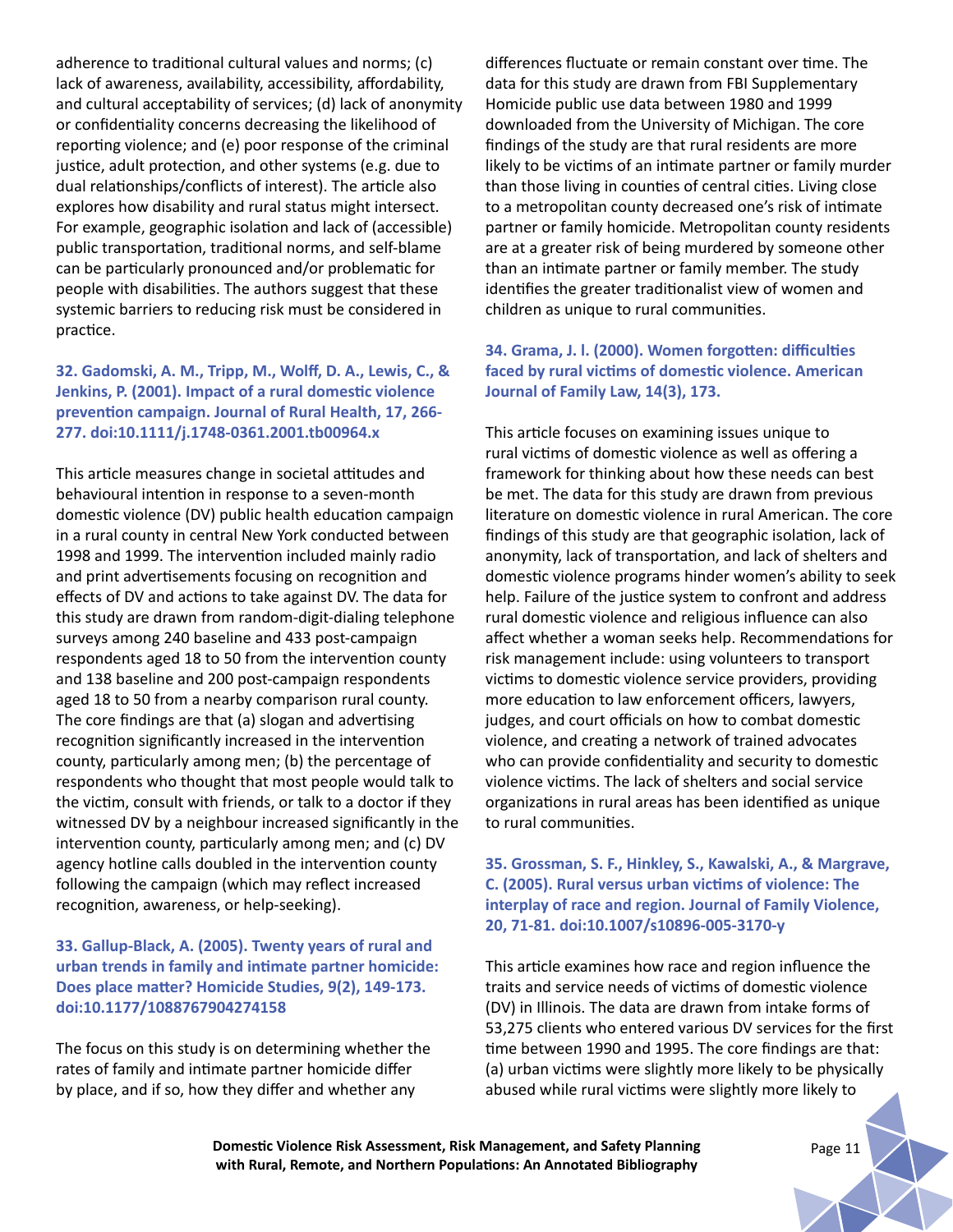be sexually and emotionally abused; (b) rural victims, regardless of race, had more service needs than urban victims; (c) rural victims were less likely to be referred by police or social service agencies, but more likely to be selfreferred or referred by a legal service provider, friends, or relatives; (d) white urban victims needed more emotional support but this racial difference did not emerge among rural victims; (e) white victims needed more legal services, regardless of region; (f) Black rural victims, especially, needed transportation; (f) Black urban victims were more likely to be referred to programs by police but this racial difference did not emerge among rural victims. This article is unique in that it extends previous research that has focused primarily on white, urban/suburban women.

# **36. Guimei, M., Fikry, F. E., & Esheiba, O. M. (2012). Patterns of violence against women in three communities in Alexandria, Egypt. MCN: American Journal of Maternal/Child Nursing, 37, 331-338. doi:10.1097/ NMC.0b013e31825c99d8**

This article examines patterns of domestic violence (DV) against women in urban, squatter, and rural areas in Alexandria, Egypt. The data are drawn from structured interviews with 450 (150 from each area) married women aged 18 and older from public clinics. The core findings are that: (a) significantly more squatter and rural women reported exposure to and acceptance of DV than urban women and were less likely to seek help for DV; and (b) women's lower education, unemployment, acceptance of DV, witnessing of family violence, lower family income, and having more children and crowding in the home were significantly associated with exposure to DV. The authors recommend that DV screening be part of general case history-taking in primary care and that women's education and literacy programs be prioritized.

**37. Gustafsson, H. C., Cox, M. J., & the Family Life Project Key Investigators. (2016). Intimate partner violence in rural low-income families: Correlates and change in prevalence over the first 5 years of a child's life. Journal of Family Violence, 31, 49-60. doi:10.1007/s10896-015- 9760-4**

This article examines the prevalence, severity, chronicity, and demographic correlates of intimate partner violence (IPV) in rural, low-income families who have given birth to a child. Data are drawn from interviews and questionnaires with between 858 and 981 couples (varied by time point and research question) from eastern North Carolina and central Pennsylvania when their child was 6, 15, 24, 36 and

60 months old. The core findings are that: (a) there was a heightened prevalence of IPV in this sample compared to nationally representative samples; (b) the proportion of couples who reported IPV was most prevalent around the birth of a child and decreased over the first 5 years of a child's life; (c) mothers of African American children, and mothers who were less educated, younger, and unmarried were generally at increased risk of IPV; and (d) the family's income-to-needs ratio was not a significant predictor of IPV. Specific recommendations are that screening and intervention efforts should target families around the birth of a new child (e.g. during routine prenatal and newborn medical visits) and that these efforts be integrated into systems that the rural community is already able to access (e.g. medical, educational, religious).

#### **38. S, T. (2006). Addressing wife abuse in Mexican immigrant couples: Challenges for family social workers. Journal of Family Social Work, 10(3), 31-50.**

This article reviews intimate partner violence against Mexican immigrant women, and identifies challenges and provides recommendations specifically for undocumented immigrants in rural communities. To guide intervention practices, the author recommend using an ecological systems approach, which considers the structural forces of oppression and discrimination and simultaneously combines the individual, family, and community. Implementation of this model is strongly encouraged and empirical research that evaluates this model is strongly recommended. The researcher notes that there are limited services available in rural communities for "newly arrived" immigrants. The researcher notes recommend that service providers should advocate for immigrant families and create culturally competent domestic violence services that draw upon both informal and formal resources and supports currently present.

**39. Hassija, C., & Gray, M. J. (2011). The effectiveness and feasibility of videoconferencing technology to provide evidence-based treatment to rural domestic violence and sexual assault populations. Telemed J E Health, 17(4), 309-315. doi:10.1089/tmj.2010.0147**

The focus of this study is on evaluating the effectiveness and feasibility of providing evidence-based, traumafocused treatment via videoconferencing to rural survivors of domestic violence and sexual assault. Data in this study are drawn from questionnaires administered to 15 clients ages 19-52 who received at least four sessions via videoconferencing from the Wyoming Trauma Telehealth

Pa ge 12 **Domestic Violence Risk Assessment, Risk Management, and Safety Planning with Rural, Remote, and Northern Populations: An Annotated Bibliography**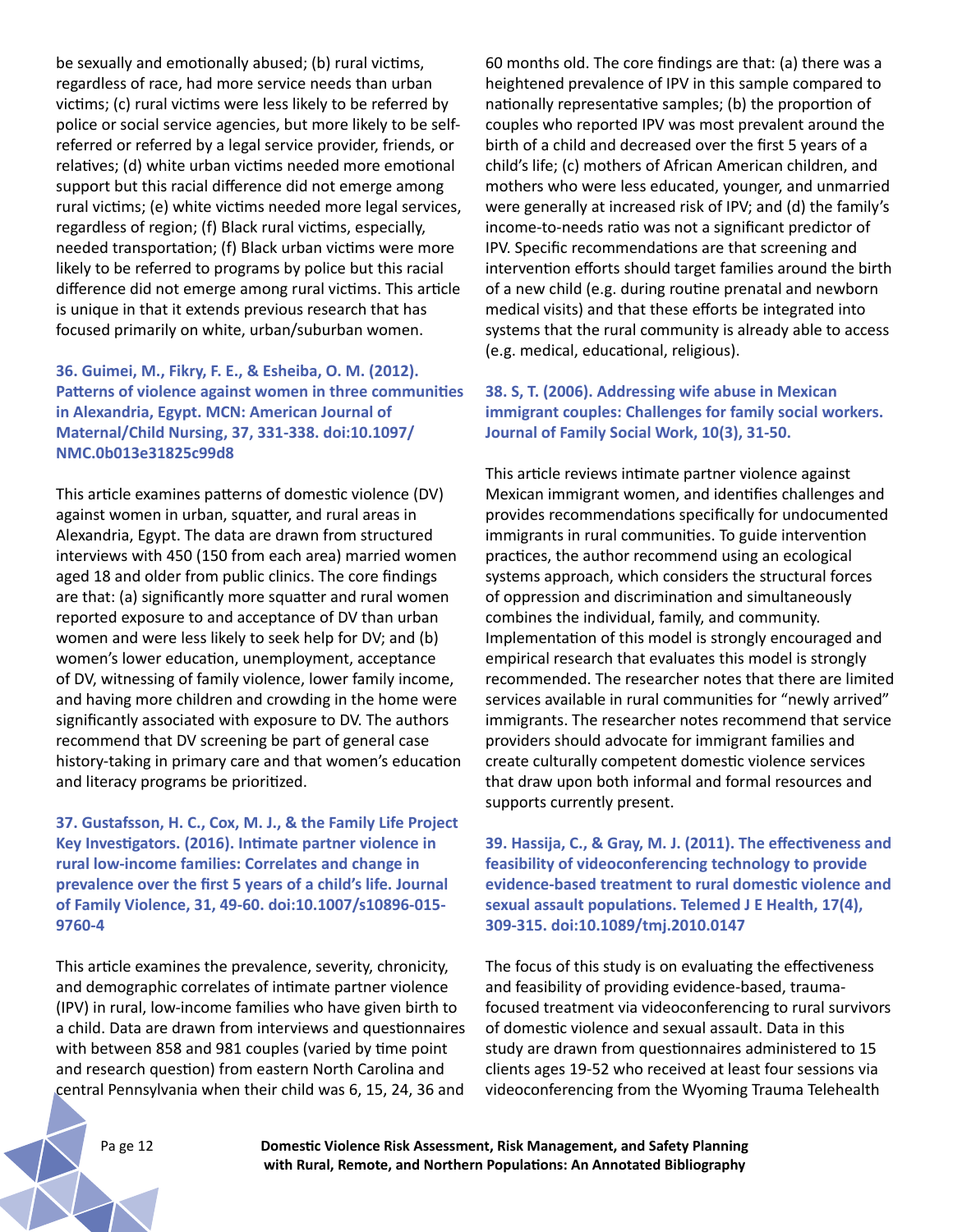Treatment Clinic for psychological service. The core findings of the study provide support for the effectiveness of videoconferencing as a medium for providing rural trauma victims with evidence-based trauma-focused treatment from distal domestic violence and rape crisis centres. Victims also reported an improvement in depressive and PTSD symptoms and reported overall satisfaction with video-conferencing services. The authors note the lack of comparison group and small sample size limits conclusions and generalizability of the results.

# **40. Hightower, N. R., & Gorton, J. (2002). A case study of community-based responses to rural woman battering. Violence Against Women, 8, 845-872.**

This article examines rural intimate partner violence (IPV) from the perspectives of female IPV survivors, criminal justice officials, and community service providers in a rural Texas county. Data are drawn from interviews with 30 participants (8 IPV survivors and 22 local service providers). The core findings are that the IPV survivors tended to share common life circumstances that resulted in economic dependence (e.g. having dropped out of high school, living in sparsely populated areas, unemployment) and that IPV survivors and service providers had conflicting perspectives about service delivery. For instance, whereas IPV survivors expressed concerns about inadequate protection, discourteous treatment, and insufficient information about legal options, criminal justice providers were reluctant to make arrests, imposed lenient sanctions on abusers, questioned victim credibility, and expressed victim-blaming attitudes. IPV survivors used few other community services and expressed issues with distance and transportation. Community service providers generally felt that their agencies played a passive role in delivering services, that they had inadequate IPV training, and that there was a lack of support for IPV survivors in the area.

## **41. Hilbert, J. C., & Krishnan, S. P. (2000). Addressing barriers to community care of battered women in rural environments: Creating a policy of social inclusion. Journal of Health & Social Policy, 12(1), 41-52. doi:10.1300/J045v12n01\_03**

This article focuses on the experiences of underserved groups of battered women, their attempts to utilize formal helping systems, and the processes of converting "social exclusion" to "social inclusion". Data for this article are drawn from literature of the experiences of rural women in the United States, and specifically rural women in New Mexico. A core finding of this study is that women who did not have U.S. citizenship were particularly vulnerable to threats from their abusive partner that impeded their helpseeking behaviour for fear of having their green card or children taken away. Transportation problems and the cost of care were also noted as significant barriers to seeking help and women often remained in relationships due to limited resources, fear for their safety and that of their children, little education, and poverty. Recommendations for risk management stress that service providers must seek knowledge from the experiences of ethnically diverse and multi-disadvantaged women to assist in reducing the barriers to their care. Services should also be made culturally relevant and readily accessible. Factors identified as unique to this population include limited funding resources and unavailability of well-prepared and competent staff.

# **42. Jamieson, S., & Wendt, S. (2008). Exploring men's perpetrator programs in small rural communities. Rural Society, 18(1), 39-50. doi:http://dx.doi.org/10.5555/ rsj.351.18.1.39**

This article evaluates the value and usefulness of men's perpetrator programs in a small rural community context. It uses a feminist framework to understand domestic violence as a method of power and control over women and a poststructural framework to understand discourse and language at the local level. The data for this study are drawn from interviews with 9 humane service workers with experience working with victims or perpetrators domestic violence in rural southern Australia. The core findings are that more than two-thirds (66 percent) of participants felt a program's value depended on men's motivation to change. Community attitudes played a role in how useful the programs are: if men live in a community that supports control of women, counselling often does not help because of the lack of anonymity, and men would resort back to their behaviour once they left the safe environment. Recommendations for risk management include: (a) making perpetrator programs available outside small rural communities and providing funding to transport men to these programs; (b) educating rural service providers on the culture of the communities where they work; and (c) creating Domestic Violence Actions Groups to educate the community. The authors also note that this study is conducted in one small rural community so the findings are not generalizable.

**Domestic Violence Risk Assessment, Risk Management, and Safety Planning Page 13** Page 13 **with Rural, Remote, and Northern Populations: An Annotated Bibliography**

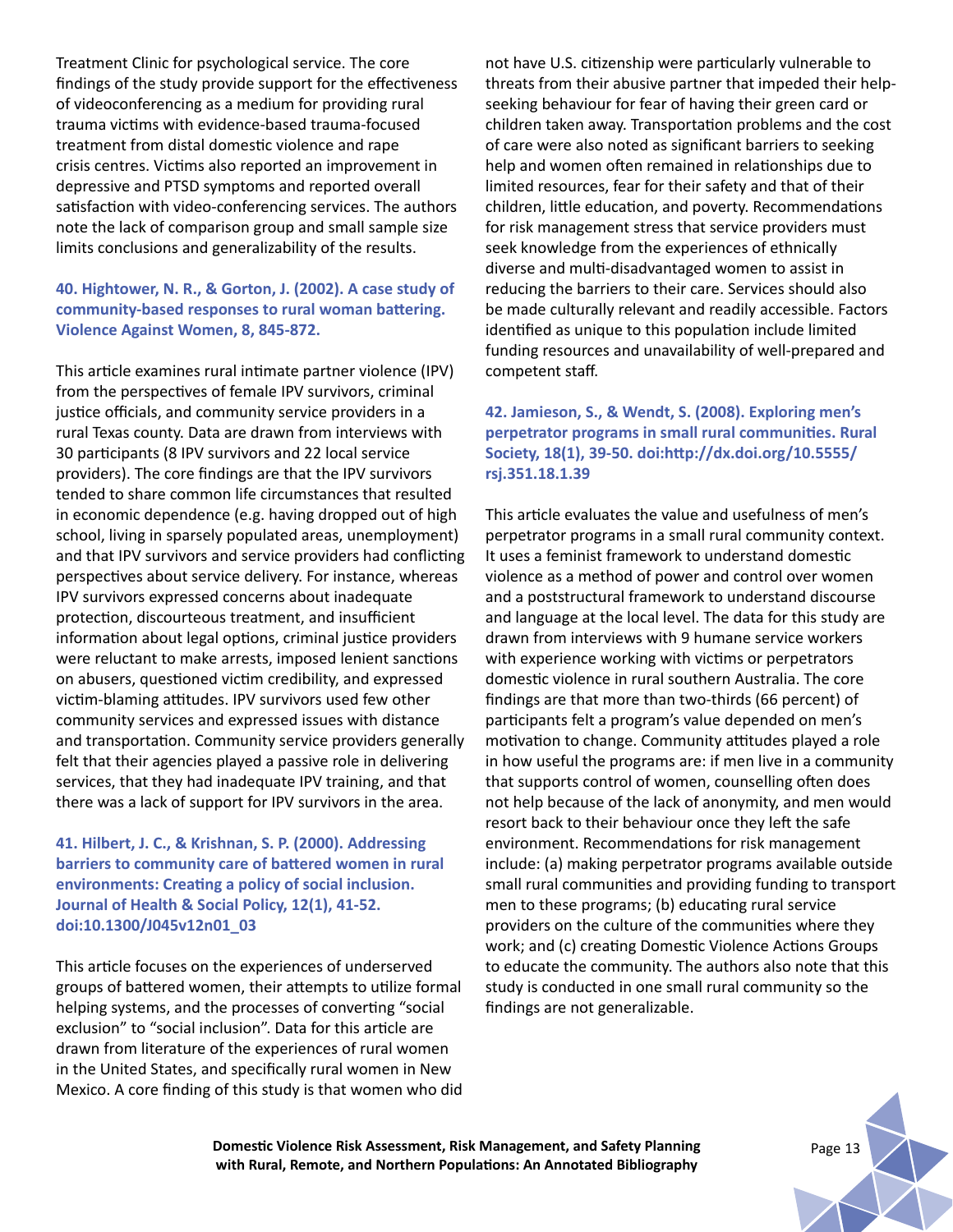**43. Jennings, W. G., & Piquero, A. R. (2008). Trajectories of non-intimate partner and intimate partner homicides, 1980-1999: The importance of rurality. Journal of Criminal Justice, 36(5), 435-443. doi:10.1016/j. jcrimjus.2008.07.002**

This article compares and contrasts non-intimate partner homicide and intimate partner homicide rates over time in order to explore the importance of rurality when investigating intimate partner violence. It uses a social isolation perspective to assess whether isolation and remoteness result in breakdown of informal social control and an increase in the possibility for violence. Data for this study are drawn from twenty-year estimates of non-IPH and IPH (1980-1999) for 165 rural U.S. counties and 1176 urban counties taken from the FBI's Supplemental Homicide Reports. Results indicate that differences exist, not only within non-IPH and IPH rates over time, but also across type of county. Rural counties were more likely to be part of a group with a higher mean rate of non-IPH, but which declined over time. Similarly, rurality significantly increased the county's probability of IPH, though the trajectory did not decrease over time. The study notes the sample of rural counties was small.

**44. Krishnan, S. P., Hilbert, J. C., & Pase, M. (2001). An examination of intimate partner violence in rural communities: Results from a hospital emergency department study from southwest United States. Family and Community Health, 24(1), 1-14.** 

This study focuses on documenting IPV among a population of women who have used the emergency department of two hospitals in rural New Mexico. Data for this study are drawn from interviews with 87 women over the age of 18 from two hospital emergency departments in rural, southern New Mexico who attended the hospital between 7am and 10am with non-emergency situations. Core findings are that participants in abusive relationships were more likely to have attempted suicide, experienced depression, witnessed or experienced abuse as a child, and have partners who experienced or witnessed abuse as children. Recommendations for risk assessment include increasing knowledge of (a) the effects of past abuse among hospital staff to improve their understanding and sensitivity about IPV, (b) the pervasiveness of this type of violence, and (c) the stigma associated with publicly acknowledging violence in intimate relationships. The study also notes that, although the sample size was small, the study is based in two rural hospital emergency departments and thus provides useful documentation

of the prevalence in underserved and understudied communities.

**45. Krishnan, S. P., Hilbert, J. C., & Vanleeuwen, D. (2001). Domestic violence and help-seeking behaviors among rural women: results from a shelter-based study. Family and Community Health, 24(1), 28.** 

This article focuses on domestic violence experiences, mental health characteristics, and help-seeking behaviour among rural women in Southern New Mexico. Data for this study are drawn from surveys administered to 102 clients who entered a local domestic violence shelter over a one year time period. The core findings of this study are (a) that there is a mismatch between the type of abuse experienced by victims and victims' subsequent help-seeking behaviour from formal systems and (b) the important role mental and psychological health play in help-seeking behaviour. Only half of victims reported abuse to police, though it is the most common helpseeking behaviour. Factors that are identified as unique to this population are the higher poverty rates among those living in rural communities and that Hispanic women are more likely to report thoughts or attempts of suicide than other ethnic groups and more likely to request restraining orders. The authors stress the need to design services tailored to the ethnic-specific mental health needs and help-seeking behaviour of those in rural communities. This study provides a foundation for larger studies to design and investigate the formal domestic violence services that are available in rural communities.

**46. Lanier, C., & Maume, M. O. (2009). Intimate partner violence and social isolation across the rural/urban divide. Violence Against Women, 15(11), 1311-1330. doi:10.1177/1077801209346711**

This article focuses on the role of social isolation for victims of IPV in rural and urban counties across the United States during two time periods (1987-1988 and 1992-1993). It uses social disorganization theory to assess whether membership in social organizations enhances community attachment and, in turn, leads to lower levels of violence. Data for this study are drawn from the National Survey of Families and Households and county level U.S. Census Bureau data. The sample is composed of 8653 individuals married or cohabitating with an opposite sex partner. Core findings are that while there is little difference in the prevalence rate of IPV in urban versus rural areas, at the multivariate level, rural women who receive social support in a variety of capacities have lower rates of IPV.

Pa ge 14 **Domestic Violence Risk Assessment, Risk Management, and Safety Planning with Rural, Remote, and Northern Populations: An Annotated Bibliography**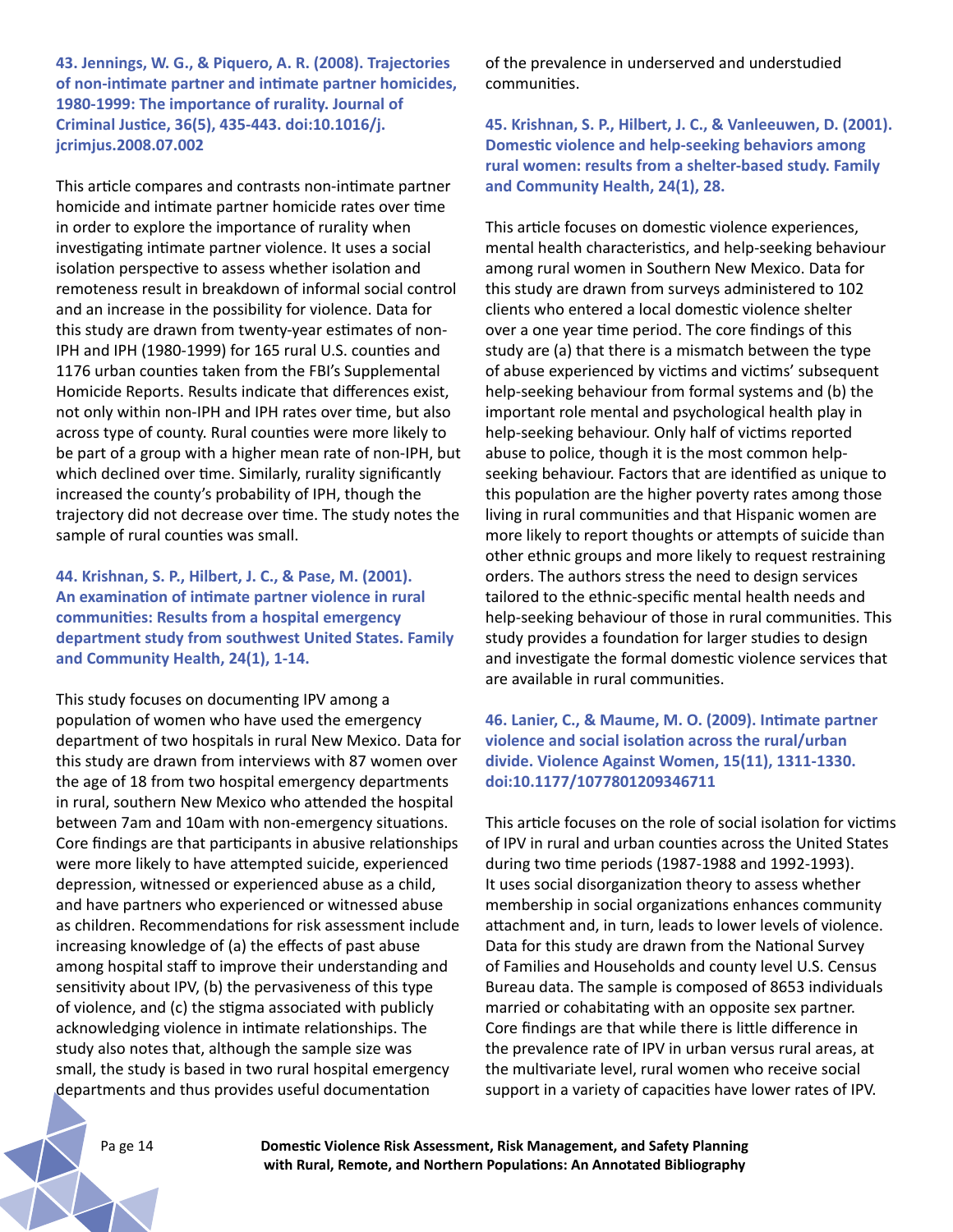These social isolation factors do not lead to lower rates of IPV for women in non-rural settings. This study suggests that social isolation and limited social service resources in rural counties demonstrate the need for inquiries into the unique needs of rural victims.

#### **47. Laughon, K., Sutherland, M. A., & Parker, B. J. (2011). A brief intervention for prevention of sexually transmitted infection among battered women. J Obstet Gynecol Neonatal Nurs, 40(6), 702-708. doi:10.1111/ j.1552-6909.2011.01305.x**

This study focuses on the feasibility of a nursing intervention designed to prevent IPV and STIs among rural women who attend a family planning clinic. Data are drawn from 18 female clients at a family planning clinic in central Virginia. Using a one-group pre/post design, this study explores whether the brief nursing intervention reduced incidents of IPV and increased safe sex behaviours at a three-month follow-up. It finds that the frequency of physical and sexual violence decreased at the follow-up at a statistically significant level. Specific recommendations for risk management and safety planning include incorporating interventions into regular nursing care to give women practical and effective plans for improving safety and discussing safety plan options with women.

# **48. Logan, T. K., Walker, R., & Leukefeld, C. G. (2001). Rural, urban influenced, and urban differences among domestic violence arrestees. J Interpers Violence, 16(3), 266-283.**

This article examines the similarities and differences between urban, urban influenced, and rural males arrested on domestic violence charges. The data are drawn from interviews with 1112 males arrested in Kentucky in 1997, 12 hours after their arrest. In the sample, 67 percent of participants were classified as urban, 11 percent were classified as urban influenced, and 22 percent were classified as rural. The study finds community context is imperative for understanding domestic violence. The core findings are that rural males were significantly less likely to have a high school degree and significantly more likely to be married, to live with their victim, have a prior history of convictions, be ordered to marriage counselling, be unemployed, and to combine alcohol and nerve pill drug use. Specific recommendations for risk management include initiating domestic violence interventions for males in rural substance abuse treatment programs and developing different strategies and more intervention services for perpetrators in rural areas. This study suggests

that future research should focus on the co-occurrence of substance use and domestic violence in rural settings.

**49. Logan, T. K., Walker, R., Cole, J., Ratliff, S., & Leukefeld, C. (2003). Qualitative differences among rural and urban intimate violence victimization experiences and consequences: A pilot study. Journal of Family Violence, 18(2), 83-92. doi:10.1023/A:1022837114205**

This article explores preliminary data about intimate violence experiences and associated social support, health, mental health, and substance use by rural and urban women with protective orders against an intimate partner. Data for this study are drawn from interviews with 15 urban and 8 rural women with protective orders. The authors finds that rural women have significantly less social support, less education, less income, experienced more physical abuse in the preceding year, experienced more childhood physical and sexual abuse, had worse overall mental health and physical health, and encountered abuse at a younger age. Both urban and rural women who had experienced intimate violence used illegal drugs and cigarettes at a higher rate than the general population. Recommendations for risk assessment and risk management include (a) encouraging health and mental health care providers in rural areas to assess and provide referrals for victimization and (b) have rural outreach workers who can travel to help women and their children, provide transportation to health care and other service providers for victims, and (c) ensure batterer treatment programs and interventions are available for children of these families. This authors notes that this is a pilot study with preliminary findings, however the findings highlight important differences in rural and urban areas.

# **50. Maume, M. O., Lanier, C. L., Hossfeld, L. H., & Wehmann, K. (2014). Social isolation and weapon use in intimate partner violence incidents in rural areas. International Journal of Rural Criminology, 2(2), 244-267.**

This study assesses the prevalence of weapon use in rural intimate partner violence incidents. It uses a social disorganization theory/collective efficacy and feminist approach and their concept of social isolation to understand violence in rural areas. Data for this study are drawn from a total of 1981 police records of IPV incidents between 2004 and 2007 from three rural counties in southeastern North Carolina. The study finds that gender and age were the only statistically significant predictors of weapon use, and that women and older individuals were more likely to use a weapon. The authors speculate that

**Domestic Violence Risk Assessment, Risk Management, and Safety Planning Page 15** Page 15 **with Rural, Remote, and Northern Populations: An Annotated Bibliography**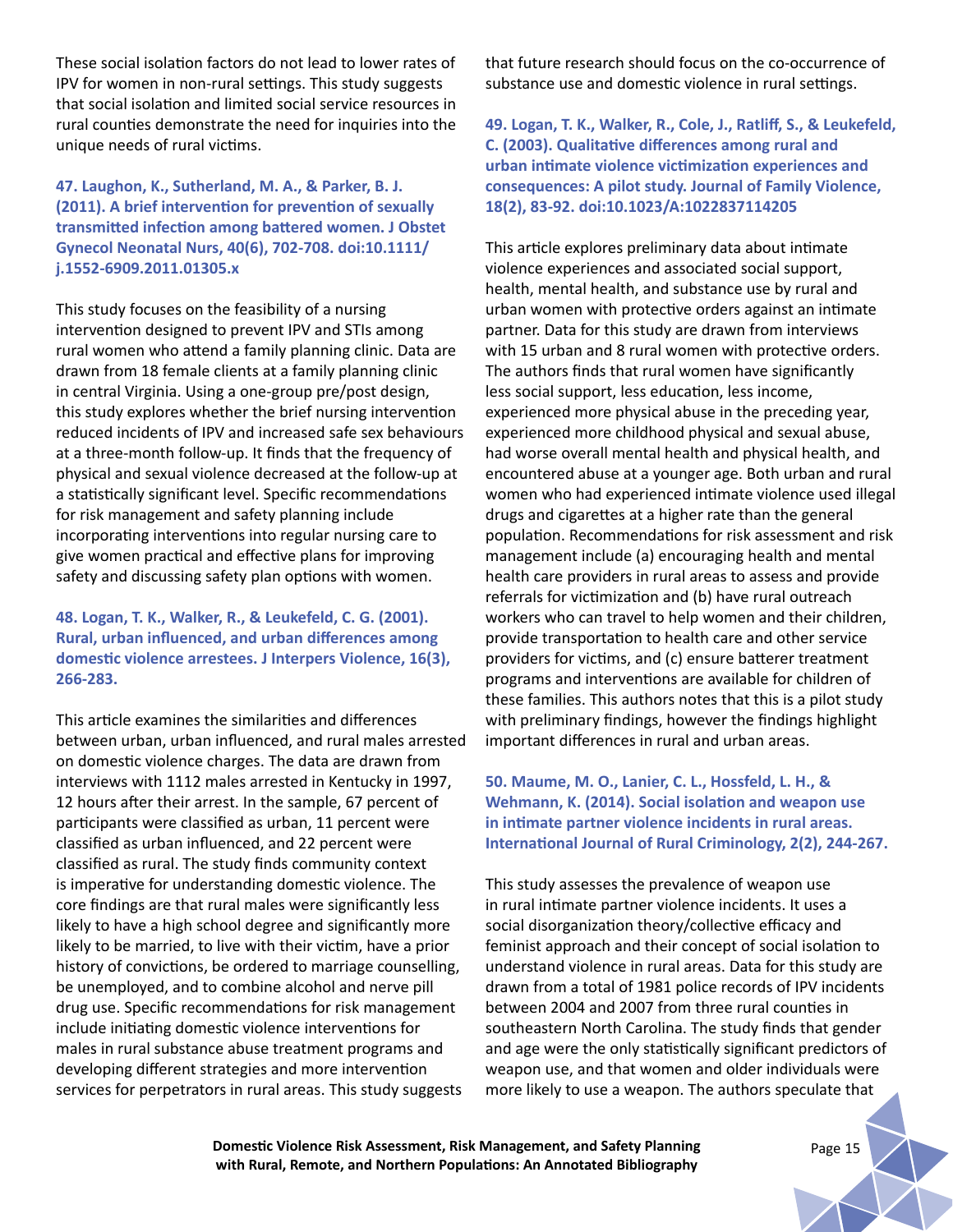the significant effect of women using weapons may result from compensation for men's strength and size or as a means of self-defence. Specific recommendations for risk management include building social capital and enhancing collective efficacy to prevent IPV incidents from occurring. While the authors had access to information regarding the current IPV incident, they did not have access to information on any history of IPV, which prevented the study from examining the context and history of IPV incidents amongst the intimate partners. As a result, the authors cannot speculate how weapon use fits in domestic violence typologies. The study suggests that future research must consider the context of weapon use and social isolation in rural IPV incidents.

**51. McCall-Hosenfeld, J. S., Weisman, C. S., Perry, A. N., Hillemeier, M. M., & Chuang, C. H. (2014). 'I just keep my antennae out': How rural primary care physicians respond to intimate partner violence. J Interpers Violence, 29(14), 2670-2694. doi:http://dx.doi. org/10.1177/0886260513517299**

This study set out to determine how primary care providers screen and respond to IPV and identify barriers to optimized IPV care in rural communities. Data for this study are drawn from semi-structured interviews with 19 primary care providers in rural Pennsylvania. Core findings are that screening is not performed consistently in practices due to a lack of training, competing priorities, and the belief that not everyone should be asked about IPV. Additionally, the study finds the lack of consensus on the prevalence of IPV in rural areas may contribute to screening variations and, as a result, primary care providers often only ask about IPV when they suspect it is happening. Specific recommendations for risk assessment include providing training and education for primary care providers on the prevalence of IPV in rural communities and that screening techniques should be made routine for all women of reproductive age. Recommendations for risk management include ensuring primary care providers are provided with resources to link patients to social services that provide support for rural women. Factors identified as unique to this population are that rural women are more likely normalize abuse, more likely to face emotional abuse, and more economically dependent on their spouses, while primary care providers often face a lack of referral services for their rural patients. Of note, interviews were conducted in small, predominantly white, rural communities, so findings cannot be generalized to racially diverse communities.

**52. Moffitt, P., Fikowski, H., Mauricio, M., & Mackenzie, A. (2013). Intimate partner violence in the Canadian territorial north: perspectives from a literature review and a media watch. Int J Circumpolar Health, 72. doi:10.3402/ijch.v72i0.21209**

This article examines Northern Territorial literature on intimate partner violence (IPV), local responses to that violence, and themes inherent in IPV in rural areas and, specifically, the Canadian North. A content analysis is used to explore core themes in the literature in the Northwest Territories and northern regions of the Prairie Provinces of Canada between 1990 and 2012 and the media between 2009 and 2012. Core factors associated with Northern IPV include: colonization, alcohol and substance use, residential schools, housing inadequacy, low help-seeking rates, and gaps in the justice system. The study concludes that further investigation and action is needed to eradicate violence in the north.

#### **53. Moore, E. (2009). The pilot domestic violence intervention court model (DVICM): Toward evidence-led practice in Wagga Wagga in rural Australia. Currents, 8(1).**

This study compares the commencement, processes, outcomes, and effectiveness of the Domestic Violence Intervention Court Model in Campbelltown and Wagga Wagga. Data for this study are drawn from statistics on the processes, outcomes, and effectiveness of civil and criminal justice interventions across the city and rural location. The study finds domestic violence to be reported more in Campbelltown and less in Wagga Wagga. However, over time, there has been in increase in the willingness of individual women to seek protection from domestic violence as well as justice personnel and social service providers to pursue chances to practice collaboratively. Furthermore, the authors conclude that there are a number of problems with the restraining order process and a review of the current system is necessary.

# **54. Murty, S. A., Peek-Asa, C., Zwerling, C., Stromquist, A. M., & et al. (2003). Physical and emotional partner abuse reported by men and women in a rural community. Am J Public Health, 93(7), 1073-1075.**

This article focuses on factors related to the prevalence of abuse among rural men and women. Data for this study are drawn from interviews with 1310 men and women aged 18 and older in rural Iowa. The authors find that rural women who do not live on farms experience more physical abuse than women living on farms; however, men living on

Pa ge 16 **Domestic Violence Risk Assessment, Risk Management, and Safety Planning with Rural, Remote, and Northern Populations: An Annotated Bibliography**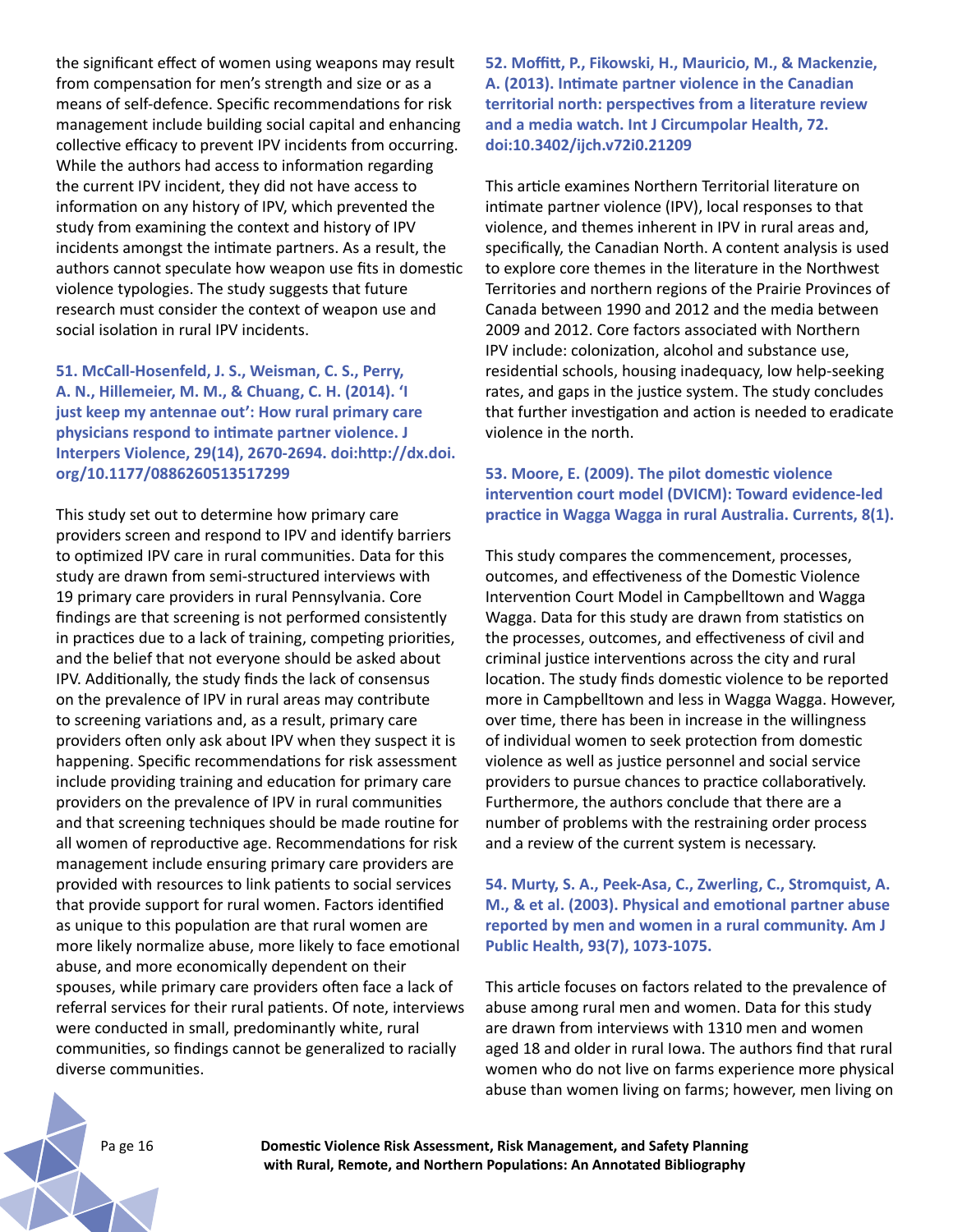farms experience more abuse than rural men who do not live on farms. The authors speculate that social isolation plays a role in the high prevalence of abuse for women not living on farms while the strain of farm work, long hours, and financial instability may lead to an increase in abuse for men living on farms. The study suggests that future research examine the different types of abuse in rural environments to assist in the development and implementation of programs designed to assist rural victims.

#### **55. Neill, K. & Hammatt, J. (2015). Beyond urban places: Responding to intimate partner violence in rural and remote areas. Journal of Forensic Nursing, 11(20), 93-100.**

This article discusses the public health response to intimate partner violence (IPV) in rural areas. This study is particularly interested in the role forensic nurses have and the difference they can make in prevention efforts as well as effective responses to intimate partner violence in rural areas. It reviews relevant literature to identify barriers to effective approaches to IPV in rural areas and prevention and screening that can take place at healthcare centres. It concludes that forensic nurses can play a role in addressing IPV by educating nurses in rural settings and conducting research and community outreach. Recommendations for risk assessment and risk management include: (1) women accessing health care services should be routinely screened for IPV; (2) laws should be in place at the national and state level to assist in prosecuting and reporting IPV to help protect victims; (3) nurses in rural settings should be educated on the appropriate means to respond to victims to decrease the chance of future violence; and finally, (4) technology should be used to connect isolated partners with those able to provide support. This study emphasizes that social isolation and knowledge of services available are problems rural victims often face.

## **56. Nixon, K. L., Bonnycastle, C., & Ens, S. (2015). Challenging the notion of failure to protect: Exploring the protective strategies of abused mothers living in urban and remote communities and implications for practice. Child Abuse Review.**

This article examines how abused mothers protect their children from their partner's violence. Data for this study are drawn from semi-structured interviews with 18 women in Manitoba, Canada recruited from women's resource centres and crisis shelter. 14 of these women self-identified as Aboriginal. Core strategies for protection include (1) physically separating the child from the abuser, (2) removing the child temporarily from the situation, (3)

terminating the mother's relationship with the abuser, (4) teaching the child a safety plan or secret code word to use in violent situations, and (5) avoiding fights or confrontations with the abuser. More northern participants described relying on informal supports (friends, family) to protect their children. Specific recommendations for risk assessment include: (1) professionals should ask abused mothers how they protect their children as a form of empowerment, and (2) professionals should give credit to mothers for the strategies they use to try and protect their children. Specific safety planning strategies include developing comprehensive case plans that emphasize a women's strengths and capacities.

**57. Owen, S., & Carrington, K. (2015). Domestic violence (DV) service provision and the architecture of rural life: An Australian case study. Journal of Rural Studies, 39, 229-238. doi:http://dx.doi.org/10.1016/j. jrurstud.2014.11.004**

This article analyzes how DV service providers are affected by rural life in Australia. It uses an architecture of rural life framework to access whether urban-centric policy models can address the unique issues that occur in rural settings. Interviews were conducted with 49 service providers (criminal justice, health, and welfare services) in rural New South Wales. Core findings are, first, that rural victims often attach shame to their experiences, which causes them to remain silent. Second, there is a heightened sense of family privacy in rural communities, which makes victims feel like they cannot discuss their experiences with service providers. Third, the distance between services and rural victims decreases the effectiveness of the services. Finally, differences between rural and urban communities make it difficult to implement urban services in rural areas. The authors argue that the moral code of silence and increased number of informal social controls in rural communities make rural women less receptive to DV services. This study concludes that the use of urbancentric policies in rural areas needs to be re-examined.

**58. Peek-Asa, C., Wallis, A., Harland, K., Beyer, K., Dickey, P., & Saftlas, A. (2011). Rural disparity in domestic violence prevalence and access to resources. Journal of Women's Health, 20(11), 1743-1749. doi:10.1089/ jwh.2011.2891**

This study focuses on determining whether the prevalence, frequency, and severity of IPV varies by rurality and identifying variance in geographic access to IPV resources. Data for this study are drawn from cross-sectional surveys

**Domestic Violence Risk Assessment, Risk Management, and Safety Planning Page 17** Page 17 **with Rural, Remote, and Northern Populations: An Annotated Bibliography**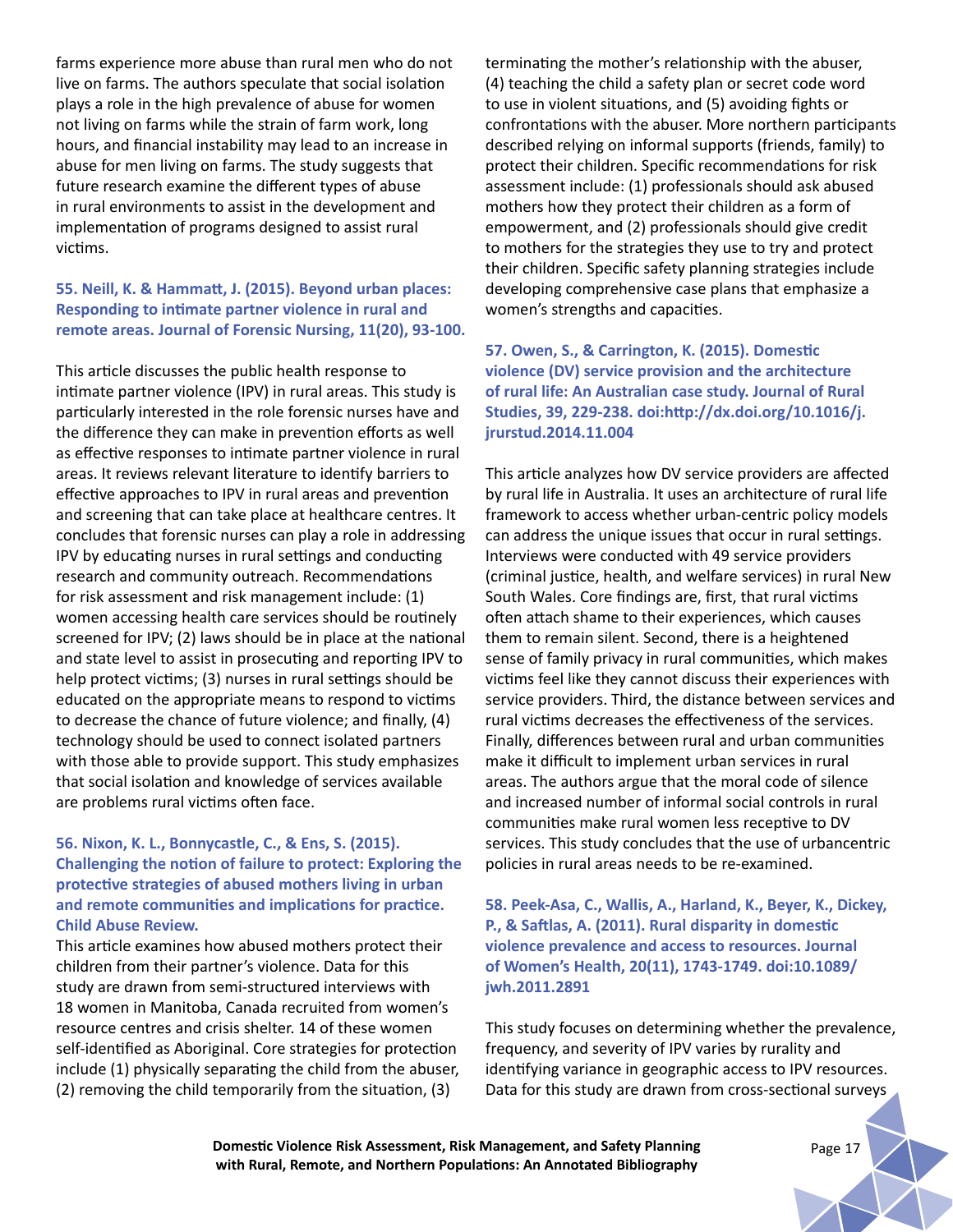of 1478 women seeking abortions in a large family planning clinic in Iowa. Core findings are that women in small and isolated rural areas report higher prevalence of IPV, and particularly physical abuse, compared to urban women. However, rural women are also a greater distance from IPV services. The authors speculate that the higher rate of violence in rural communities could result from the social isolation in rural areas or from the distance victims must travel to access services. This study was not able to examine the context of abuse and the sample also had a low number of participants from rural areas. Nonetheless, the authors suggest that more IPV resources targeting rural populations are needed.

**59. Peek-Asa, C., Zwerling, C., Young, T., Stromquist, A. M., Burmeister, L. F., & Merchant, J. A. (2005). A population based study of reporting patterns and characteristics of men who abuse their female partners. Injury Prevention, 11(3), 180-185.** 

This study focuses on estimating the prevalence of abusive behaviour among men in a rural population of cohabiting couples, and to identify any alcohol problems, depressive symptoms, antisocial personality tendencies, financial stress, and suicidal ideation associated with abusive behaviour. Data for this study are drawn from interviews with 572 males and their cohabiting female partners in rural Iowa. Core findings of the study are that IPV was reported by 13 percent of the sample, and men who reported committing IPV had an increased likelihood of alcohol problems, depressive symptoms, and antisocial personality characteristics. The authors find that financial stress was related to abuse and that abusive men were less likely to report suicidal ideation. The authors identify the socially isolated aspect of rural communities as unique to victims in rural communities. The authors conclude that identifying characteristics unique to rural male batterers can assist in identifying those who may be more likely to commit intimate partner violence.

**60. Pruitt, L. R. (2008). Place matters: Domestic violence and rural difference. Wisconsin Journal of Law, Gender & Society, 23, 346-416.** 

This study focuses on the differences that space and place make regarding the incidence, investigation, arrest, and prosecution of intimate abuse in the United States. It considers these issues in light of the urban-rural axis. It uses three theoretical perspectives: (1) feminist approaches, to call attention to the circumstances and needs of an often overlooked population; (2) ruralist

approaches, to call attention to the difference rurality makes in the interpretation, application, and operation of law and legal institutions; and (3) critical geography, to examine the effect of space and place. The article reviews previous studies examining intimate partner violence in rural communities. It identifies a number of factors that make rural victims unique when it comes to intimate abuse. First, the lack of anonymity and physical isolation in rural areas may keep women from seeking assistance. Second, the patriarchal status quo in rural community may keep women from seeking support. Third, women stay in abusive relationships because of their inability to support themselves and their children. Finally, the familiarity of officers and judges with parties involves may influence a victim's decision to report domestic violence. The authors conclude that legal actors must be aware of the difference that rurality makes when responding to intimate violence.

**61. Ragusa, A. T. (2012). Rural Australian women's legal help seeking for intimate partner violence: Women intimate partner violence victim survivors' perceptions of criminal justice support services. Journal of Interpersonal Violence, 28(4), 685-717. doi:10.1177/0886260512455864**

This article analyzes how rural intimate partner violence (IPV) survivors access and use formal legal support services to inform help-seeking knowledge and practice. It uses a labelling theory framework to understand the role that the stigma associated with IPV plays in the survivor's willingness to seek help. Data for this study are drawn from interviews with 36 women in 2007 and 2009 between the ages of 21 and 77 in rural Australia. Core findings are that police responses, court, and Apprehended Violence Orders (AVO) experiences are affected by several factors including: perceived anonymity, social power, role conflict, agency, normative assumptions about IPV's seriousness, and criminality, as well as physical access and knowledge about resources to "get out". The study also finds that shame and social stigma often prevent women from contacting the police. Specific recommendations for risk management include suggestions that the criminal justice system work to de-stigmatize IPV so victims feel safe using formal support, strong AVOs, and more empathetic judges. Factors identified as unique to this population are that non-police assistance and DV protection mechanisms are inaccessible or non-existent in rural Australia.

Pa ge 18 **Domestic Violence Risk Assessment, Risk Management, and Safety Planning with Rural, Remote, and Northern Populations: An Annotated Bibliography**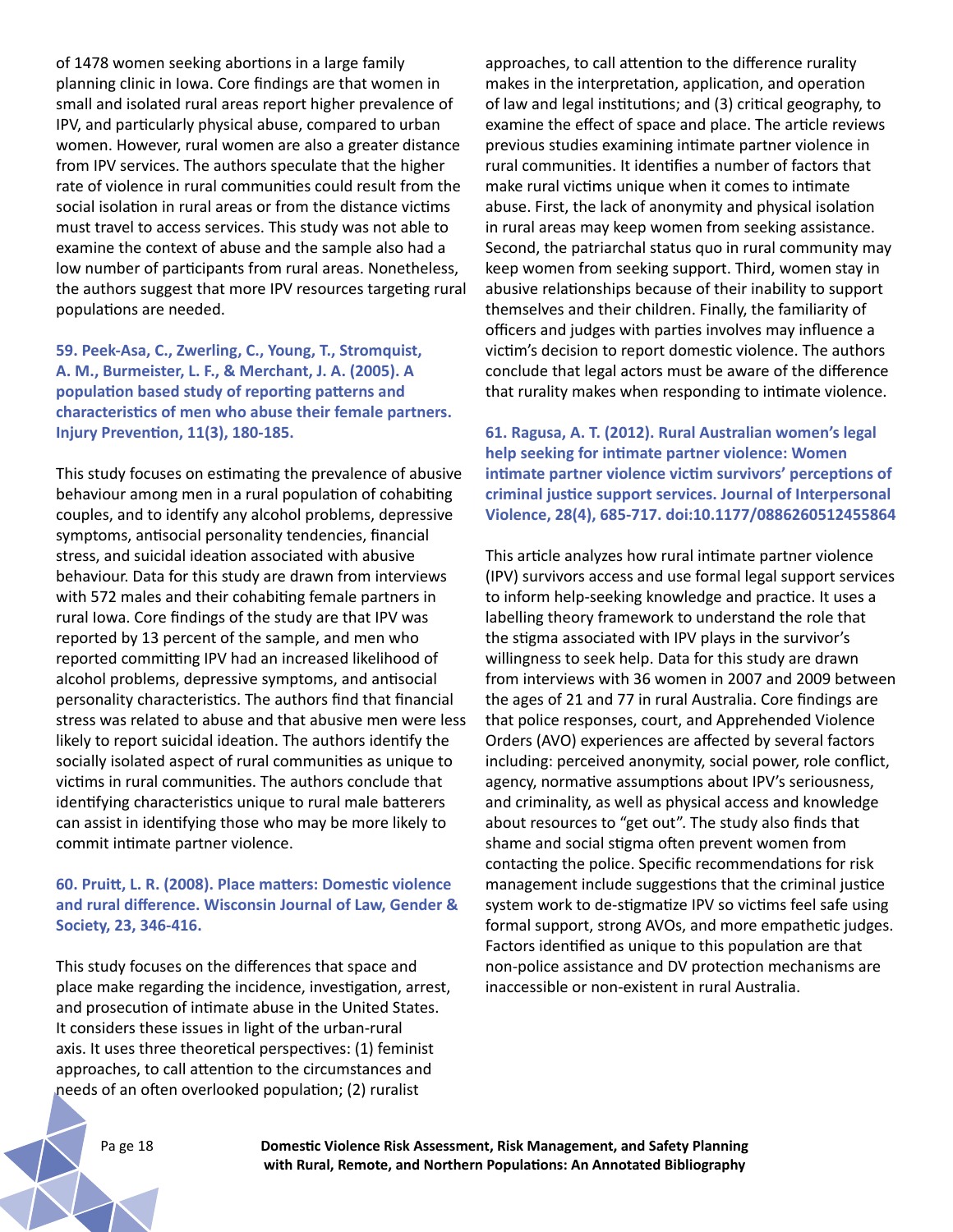**62. Rennison, C. M., DeKeseredy, W. S., & Dragiewicz, M. (2013). Intimate relationship status variations in violence against women: Urban, suburban, and rural differences. Violence Against Women, 19(11), 1312.** 

This study seeks to determine if rural females are at a higher risk of experiencing intimate violence than urban and suburban women regardless of intimate partner relationship status in the United States. Data for this study are drawn from data collected by the National Crime Victimization Survey (NCVS) on non-fatal victimizations perpetrated against females aged 12 or older between 1992 and 2005. The unweighted sample size is 16,920. The authors find no statistically significant differences between the rate of violence for rural, urban, and suburban women, except for divorced and separated rural women who are victims of IPV at a statistically significant level. Specific recommendations for risk assessment include conducting research on men to understand why separated and divorced females are at a greatest risk for IPV. This study notes that NCVS data is unable to identify the experiences of women in cohabiting relationships and underestimates the magnitude of violence against women in all social groups and marital status categories.

# **63. Rennison, C. M., Dragiewicz, M., & DeKeseredy, W. S. (2013). Context matters: Violence against women and reporting to police in rural, suburban and urban areas. American Journal of Criminal Justice, 38(1), 141-159. doi:10.1007/s12103-012-9164-4**

This article uses conjunctive analysis to explore key situational contexts of reporting violence against women across geographic areas (urban, suburban and rural). Data for this study are drawn from the National Crime Victimization Survey data between 1992 and 2009 on attempted and completed non-fatal violent victimizations against girls and women ages 12 and older. This resulted in a sample of 19638 violent victimizations. The core findings of the study are that differing contexts promote and inhibit reporting across rural, urban, and suburban area, indicating that community factors are important for reporting violence. The study also found that incident, perpetrator, and victim characteristics vary across geographic areas. Recommendations for risk management include programs for crime victims that address the spectrum of crimes against women rather than that by just strangers and victims. Additionally, resources should be tailored to the area in which they will be delivered because effectiveness in one geographic area may not be appropriate in other areas.

**64. Riddell, T., Ford-Gilboe, M., & Leipert, B. (2009). Strategies used by rural women to stop, avoid, or escape from intimate partner. Health Care for Women International, 30(1), 134-159. doi:10.1080/07399330802523774**

This article seeks to understand rural women's strategies to stop, avoid, or escape intimate partner violence (IPV), the helpfulness of such strategies, and their reasons for particular strategies within the context of their rural communities. The authors use feminist perspectives to test the validity of issues of gender-based power and control. Data for this study are drawn from interviews with 43 Canadian women who participated in the Women's Health Effects Study. One third of women were from Ontario and two thirds were from New Brunswick. The core findings of this study are that placating and resistance the most used strategies, but were rated least helpful. Even when resources were available to rural women, social, cultural, and practical barriers and the public location of resources stood in their way of getting the help they needed and women were often revictimized by counsellors who blamed them for the violence. Recommendations for risk management include providing rural health care providers with educational opportunities focused on understanding and appreciating rural women's perspectives to help them re-evaluate their assumptions about IPV and providing appropriate support for rural women. Factors identified as unique to rural women that impact women's ability to leave and to support themselves after leaving include physical isolation, lack of transportation, lack of money, and lack of job prospects.

**65. Ruiz-Pérez, I., Vives-Cases, C., Escribá-Agüir, V., Rodríguez-Barranco, M., & Nevot-Cordero, A. (2015). How does intimate partner violence differ depending on level of rurality of residential area in Spain? Health & Social Work, 40(2), 108.** 

This article analyzes rural areas in Spain in terms of intimate partner violence (IPV) frequency, its impact on health and use of services, and the sociodemographic characteristics of women suffering from lifetime IPV. Data from this study are drawn from self-administered surveys to 10,322 ever-partnered adult women ages 18-70 receiving care at primary health centres in Spain between 2006 and 2007 from each of Spain's 52 provinces. Core findings are that the frequency of IPV in women living in high-rurality areas is lower than reported by women from medium and low-rurality areas, and women in medium and low-rurality areas show a higher rate of reliance on

**Domestic Violence Risk Assessment, Risk Management, and Safety Planning Page 19 Page 19 with Rural, Remote, and Northern Populations: An Annotated Bibliography**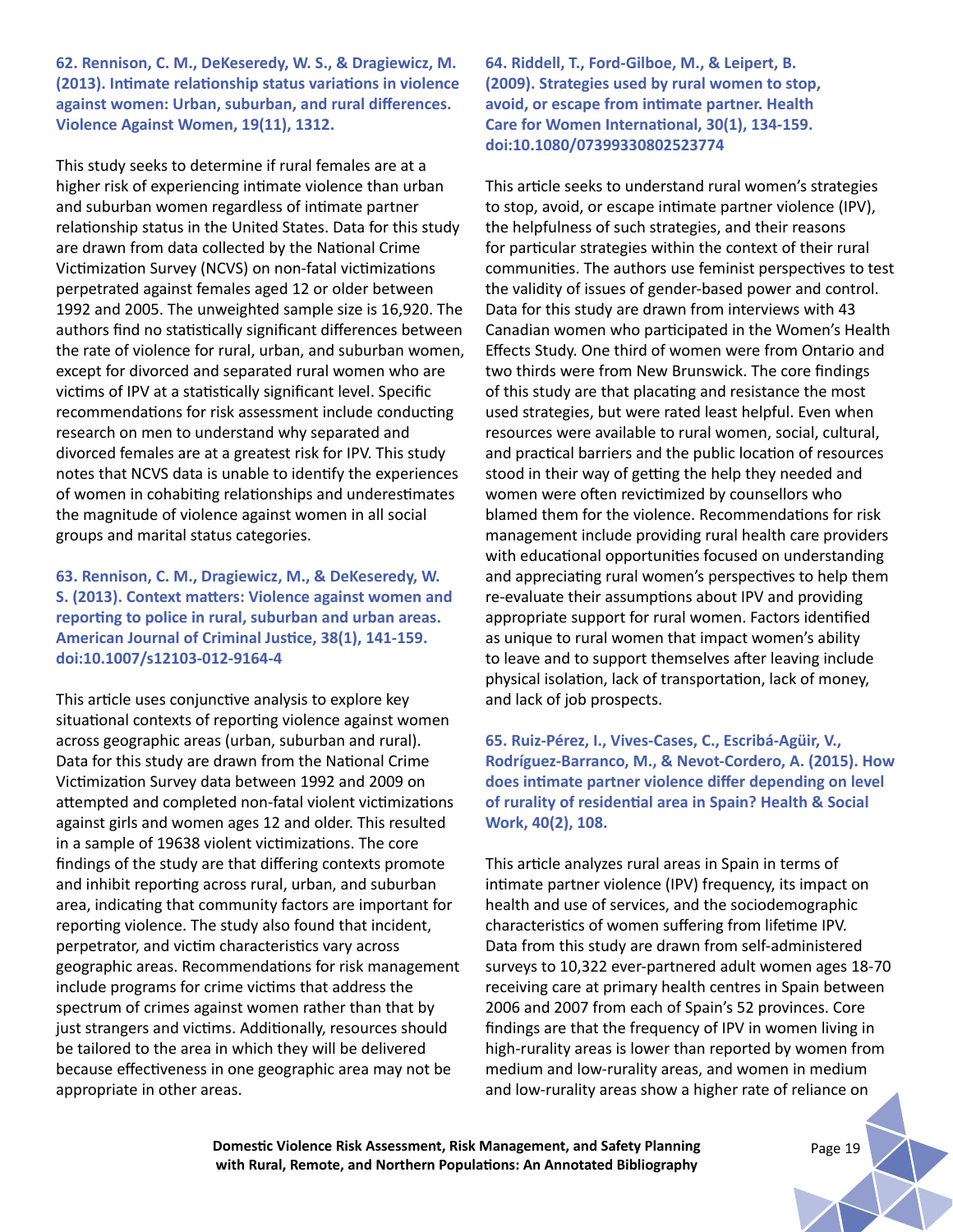health care services. Sociodemographic determinants of IPV at the three rurality levels considered reveal no large differences between them. The authors conclude that the size of the municipality is related to the amount of abuse that is reported, which may explain why women in high rural areas report lower levels of abuse. They suggest that future research should examine urban-rural differences in health problems in order to develop public health programs.

**66. Sandberg, L. (2013). Backward, dumb, and violent hillbillies? Rural geographies and intersectional studies on intimate partner violence. Affilia, 28(4), 350-365. doi:http://dx.doi.org/10.1177/0886109913504153.**

This article reviews existing research on challenges facing rural victims of intimate partner violence (IPV) and discusses place as an important factor to feminist and intersectional studies on violence. This study is a literature review of previous studies that have examined the unique experience of rural IPV victims. Core findings of this study are that research on rural IPV must both deconstruct rural and urban categories and locate local geographies within discourses of power and knowledge and also highlight rural IPV as an understudied topic. Recommendations for risk management and risk assessment include increasing understanding of the unique factors of rural IPV to increase visibility and support for social workers working with victims of IPV in rural areas. Increasing this understanding will help to better identify the particular vulnerabilities of victims of abuse living in diverse rural areas.

#### **67. Shannon, L., Logan, T., Cole, J., & Medley, K. (2006). Help-seeking and coping strategies for intimate partner violence in rural and urban women. Violence and Victims, 21(2), 167-181.**

This study focuses on examining the help-seeking behaviour, coping mechanisms, and perceptions of the helpfulness of resources used in dealing with partner violence for rural and urban women. Data for this study are drawn from interviews with 378 rural women and 379 urban women (average age 32) who had filed protective orders in the United States. The authors find that rural women were more likely to be: married to their partner, unemployed, report an education of high school or less, and more likely to be psychologically abused. More urban women than rural women used help-seeking resources and sought emotional support as a coping mechanism. Rural women were more likely to see the justice system as less helpful. Recommendations for risk management include

making practitioners and other help-seeking agencies aware of the emotional burden associated with abuse in order to provide complete support and assist women trying to leave relationships. The authors emphasize that women are actively involved in seeking help in violent relationships, although one caveat is that every woman involved in the study already exhibited help-seeking behaviour by obtaining a DVO.

**68. Shepherd, J. (2001). Where do you go when it's 40 below? Domestic violence among rural Alaska Native women. Affilia, 16(4), 488-510. doi:10.1177/08861090122094389**

The focus of this article is on exploring the environmental and cultural context of domestic violence in a remote Alaskan Indigenous community and the adaptions that such a context requires for provisions of culturally appropriate resources. Data for this study are drawn from in-depth interviews with 9 rural Alaskan women in their 30s and 40s in abusive relationships. The core findings of this study are environmental factors may disproportionately hinder women leaving abusive situations, including: (a) isolation of communities, (b) severe weather, (c) lack of adequate law enforcement, (d) prevalence of alcohol, drugs, and weapons, (e) absence of public services, (f) the lack of jobs, and (g) infrequent visits by mental health professions. Additinoally, cultural factors identified as hindering women from leaving an abusive situation include: (a) women do not want to draw attention to themselves or cause conflict and (b) women do not want to leave their home village. Recommendations for risk management include specific training in the area of family violence for officers and funding for women and children to travel to get out of dangerous situations and unhealthy environments, as well as the formation of locally based and culturally appropriate safe homes and shelters.

**69. Shuman, R. D., Jr., McCauley, J., Waltermaurer, E., Roche, W. P., 3rd, Hollis, H., Gibbons, A. K., . . . McNutt, L. A. (2008). Understanding intimate partner violence against women in the rural South. Violence Vict, 23(3), 390-405.** 

This article focuses on empirically measuring risk factors for severe intimate partner violence (IPV) among rural, southern U.S. women. Data from this study are drawn from a case control study of 518 women between the ages of 18 and 50 years old involved in an intimate relationship within the year prior to recruitment. In the sample 188 women had experienced severe IPV and 360 has not experienced

Pa ge 20 **Domestic Violence Risk Assessment, Risk Management, and Safety Planning with Rural, Remote, and Northern Populations: An Annotated Bibliography**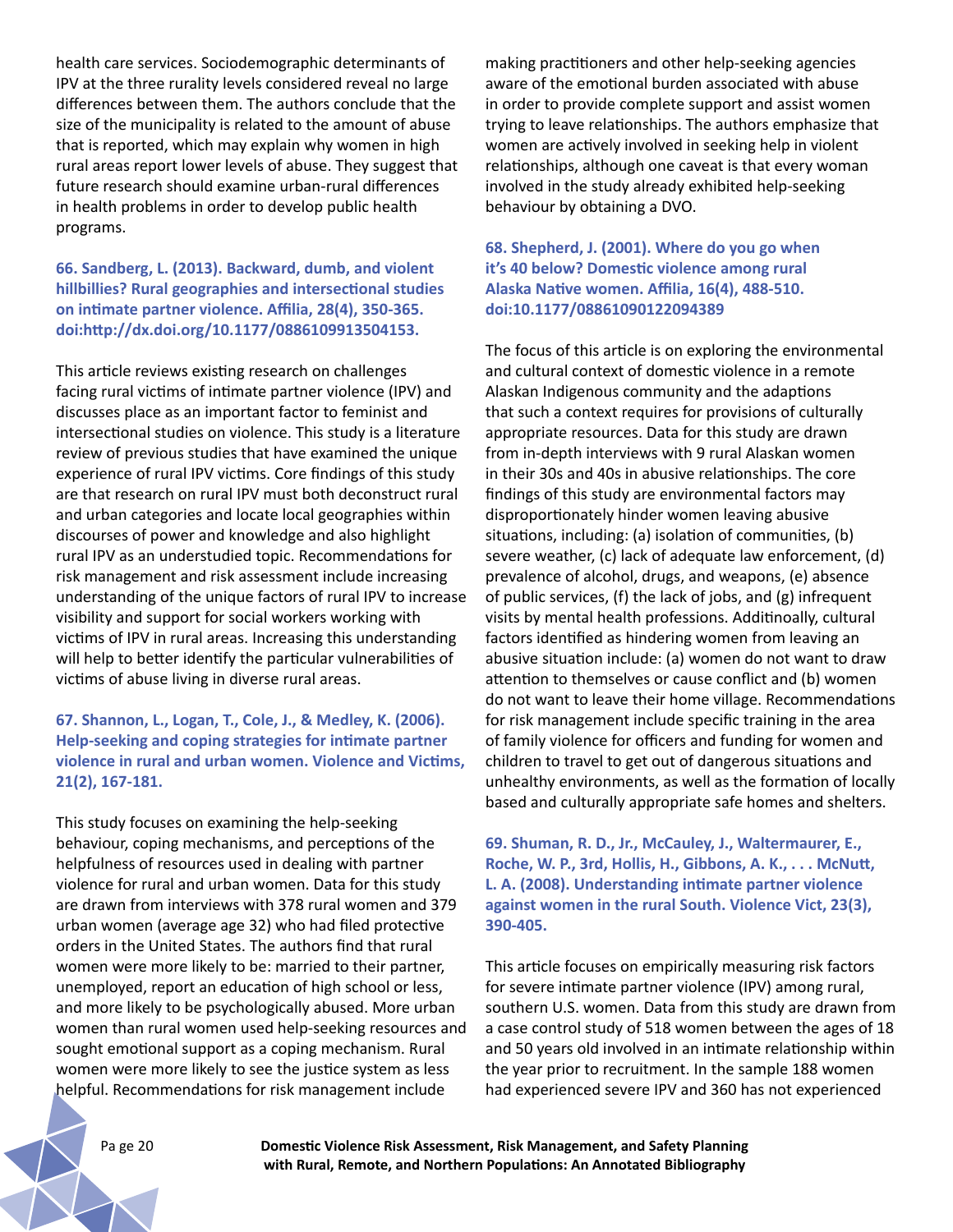IPV. Core findings of the study are that the strongest risk factors predictive of IPV were constant fighting about money within the relationship, older age, and use of illegal drugs by the partner. Past child abuse and low selfesteem were also strong risk factors for severe IPV among southern, rural women, and carrying a gun was more common among abusive men. Recommendations for risk assessment are increasing physician knowledge of factors associated with severe IPV to make physicians more aware of symptoms of abuse so they can screen if risk factors are present. Factors identified as unique to this population are that women experiencing IPV report high physical symptoms, pain, depression, anxiety, posttraumatic stress, substance abuse, suicide attempts, and injury.

# **70. Teaster, P. B., Roberto, K. A., & Dugar, T. A. (2006). Intimate partner violence of rural aging women. Family Relations, 55(5), 636-648. doi:http://dx.doi.org/10.1111/ j.1741-3729.2006.00432.x**

This article focuses on the trajectory of, and community responses to, violence later in life among aging rural women. It uses an ecological community framework to focus on rural aging women and their informal relationships. Data from this study are drawn from 3 focus groups involving 24 professionals working with victims of intimate partner violence (IPV) and 10 in-depth interviews with 10 aging women ages 50-69 who had experienced IPV in rural Kentucky. The core findings of the study are: (1) many of the women had experienced abuse at other times in their lives; (2) the violence women experienced took many forms including their partner controlling them through isolation, verbal abuse, beating them, or hurting them with a weapon; (3) violence was enhanced by the presence of drugs and alcohol; and finally, (4) limited community support left the women in the relationships longer. Recommendations for risk assessment include enhancing the training for professionals interviewing victims and abusers in rural areas and ensuring they investigate in pairs and not alone. Recommendations for risk management include encouraging family specialists and other practitioners to take a proactive role and undertake collaborative community efforts to raise awareness about the problem of IPV, provide resources for aging women, and provide education to victims and perpetrators in order to reduce the amount of abuse against aging women. One factor the authors identify as unique to aging rural women is that they may be more likely to accept the abuse because they had been in the situation for so long and see it as normal.

## **71. Ulbrich, P. M., & Stockdale, J. (2002). Making family planning clinics an empowerment zone for rural battered women. Women Health, 35(2/3), 83.**

This article focuses on changes in staff practices and comfort during the initial six months of training designed to implement routine screening for domestic violence family planning clinics in rural Pennsylvania. Data from this study are drawn from interviews with 40 women working in rural family planning clinics prior and following training. Core findings of this study are there was an increase in clinicians' comfort level in knowing how to handle issues raised by a patient's disclosure of abuse, however clinicians continue to be uncomfortable if a patient does not want to leave her batterer or the patient is the batterer. Findings for risk management suggest that given their communication skills and orientation to patients and the ongoing training and support, these positive changes suggest NPs and RNs are ideally suited to be a part of a coordinated community response to domestic violence. Due to the small number of clinicians involved, the findings of the study are only descriptive.

**72. Van Hightower, N. R., Gorton, J., & DeMoss, C. L. (2000). Predictive models of domestic violence and fear of intimate partners among migrant and seasonal farm worker women. Journal of Family Violence, 15(2), 137- 154.** 

This article analyzes the prevalence of domestic abuse experienced by low-income, predominately Latina farm workers. Data for this study are drawn from 1001 adult female patients of 11 migrant farm worker health care clinics in nine states. The study found that 19 percent of study participants had been abused by a husband, boyfriend, or companion, and that the strongest predictors of domestic abuse were partner drug and alcohol abuse, pregnancy, and migrant status. Fear of abuse was most influenced by spousal abuse generally and the frequency of abuse. Recommendations for risk assessment and risk management include (a) routinely screening patients for the presence of domestic violence, drug/alcohol use, and fear of their intimate partner, (b) improving public health care officials intervention skills, and (c) building public awareness about the treatment and prevention of rural domestic violence. The authors identify additional factors unique to this population such as cultural factors that discourage Latina women from acknowledging and reporting abuse, and lack of resource availability for non-English speaking, low-income women seeking help.

**Domestic Violence Risk Assessment, Risk Management, and Safety Planning** *Page 21* **with Rural, Remote, and Northern Populations: An Annotated Bibliography**

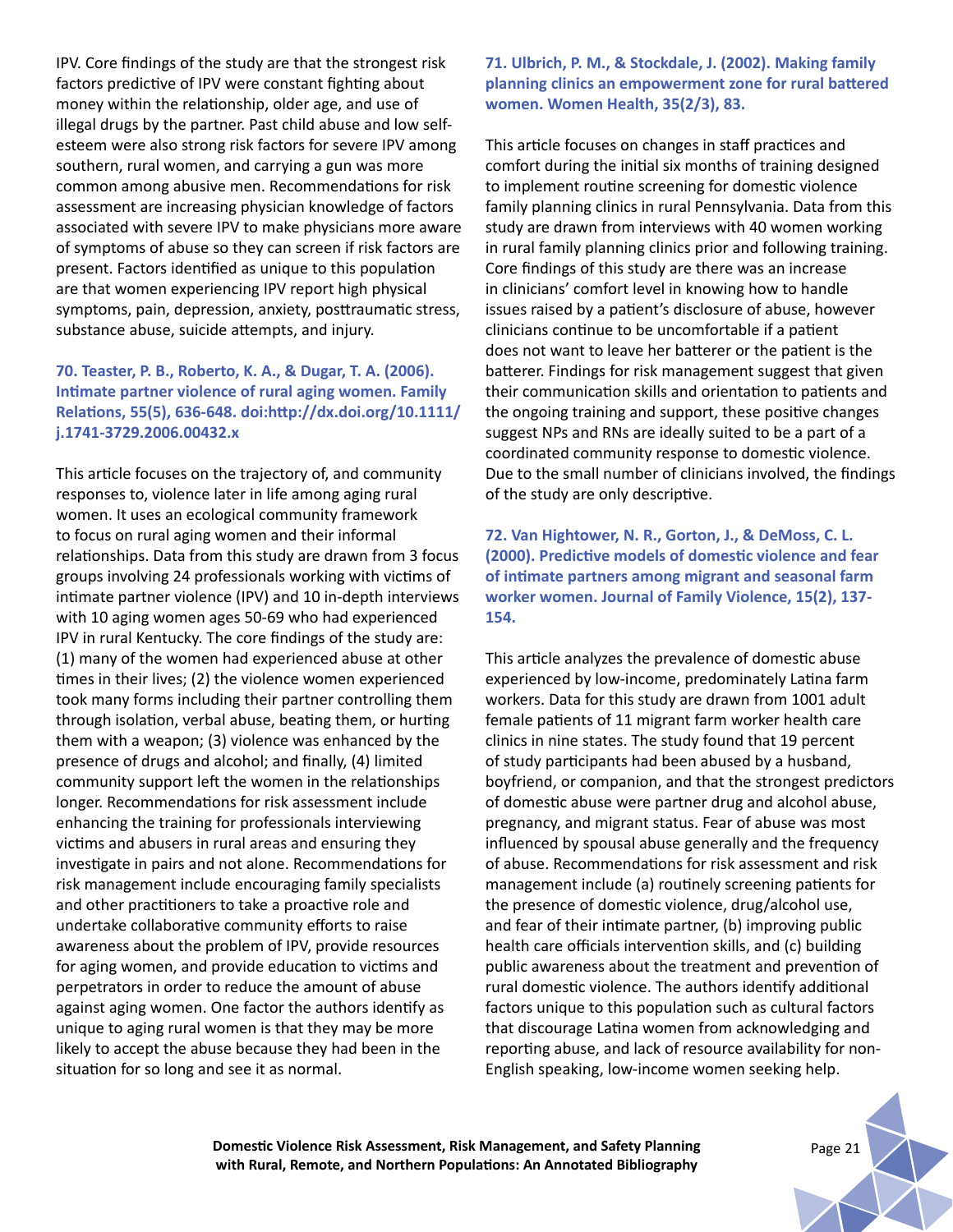**73. Van Hightower, N. R., & Gorton, J. (2002). A case study of community-based responses to rural woman battering. Violence Against Women, 8(7), 845-872. doi:10.1177/107780102400388506**

This article examines services for battered women within a rural Texas county. Data for this study are drawn from interviews with 8 women who are survivors of intimate partner violence ages 18-67 in rural Texas and 22 local service providers. The core findings of the study highlight survivors' concerns about inadequate protection, discourteous treatment, and insufficient information about legal options, while families were identified as an important source of assistance. In contrast, criminal justice providers were reluctant to make arrests, tended to impose lenient sanctions on abusers, questioned victim credibility, and expressed victim-blaming attitudes. They also reported inadequate domestic violence training. Recommendations for risk management include political efforts to change victim blaming and inadequate service delivery in order to shift the balance of resources and power in the direction of rural women engaged in the process of getting away from violent partners.

**74. Varcoe, C. R. N. P., & Dick, S. B. (2008). The intersecting risks of violence and HIV for rural Aboriginal women in a neo-colonial Canadian context. Journal of Aboriginal Health, 4(1), 42-52. doi:10.1177/019394599701900403**

This study focuses on the intersecting risks of violence and HIV for rural Aboriginal women in Canada. Data for this study are drawn from ethnographies, interviews, and focus groups with 30 women ranging from 16 to 58 with selfidentified experiences of violence and risk exposure to HIV in rural British Columbia. The study found that most of the Aboriginal women in the study had endured multiple forms of racism and discrimination that made them more likely to get into or remain in abusive relationships. Experiences of violence also increased risk for exposure to HIV. Substance use also increased the women's vulnerability to violence, economic dependence on abusive partners and health problems. Recommendations for risk management include policies that address the risk of exposure to HIV and violence together, while acknowledging the relationships between violence and substance use. Factors identified as unique to this population are that Aboriginal women who experience multiple health risks are worsened by broader inequalities related to gender and rural living as well as the downsizing of social services. Aboriginal women's experiences are further shaped by the ongoing

effects of colonization and their position in society as racialized women, which contribute to their feelings of disconnection.

**75. Wendt, S. (2009). Constructions of local culture and impacts on domestic violence in an Australian rural community. Journal of Rural Studies, 25(2), 175-184. doi:http://dx.doi.org/10.1016/j.jrurstud.2008.11.001**

This the relationship between local culture in a South Australian rural community and how it affects women's experiences of, and men's perpetration of, domestic violence. It uses a feminist and poststructural framework and to understand how lived experience needs to be understood from the point of view of those who live it because meaning is socially constructed. These perspectives also allow the study to examine dominant discourses and issues of power. Data from this study are drawn from newspaper analyses and semi-structured interviews with 18 key community informants, 12 human service workers, and 21 women who had experienced domestic violence over the age of 18 in Barbossa Valley. Core findings are that rural women draw on multiple dominant discourses that make up rural culture, which provides them with ranges of meanings, conflicts, and dilemmas. Local cultural discourses including selfreliance, pride, privacy, belonging and closeness, family, and Christianity affect women's experiences of domestic violence.

**76. Wendt, S., & Hornosty, J. (2010). Understanding Contexts of Family Violence in Rural, Farming Communities: Implications for Rural Women's Health. Rural Society, 20(1), 51-63.** 

This study overviews research that focuses on the significance of rurality in understanding women's experiences of family violence and the impact of violence on their physical and mental health and health seeking behaviour. It focuses on studies that conducted interviews with human service workers and women who had experienced violence in Australia and a study that interviewed abused farm and rural women and rural service providers in central and northern New Brunswick and Prince Edward Island. Core observations are that rural women often place their needs second to that of their partners, children, families, and wider community and so run the risk of exacerbating or downplaying their own health concerns, particularly when family violence is involved. Recommendations for risk management are that rural health care workers need to recognize how social

Pa ge 22 **Domestic Violence Risk Assessment, Risk Management, and Safety Planning with Rural, Remote, and Northern Populations: An Annotated Bibliography**